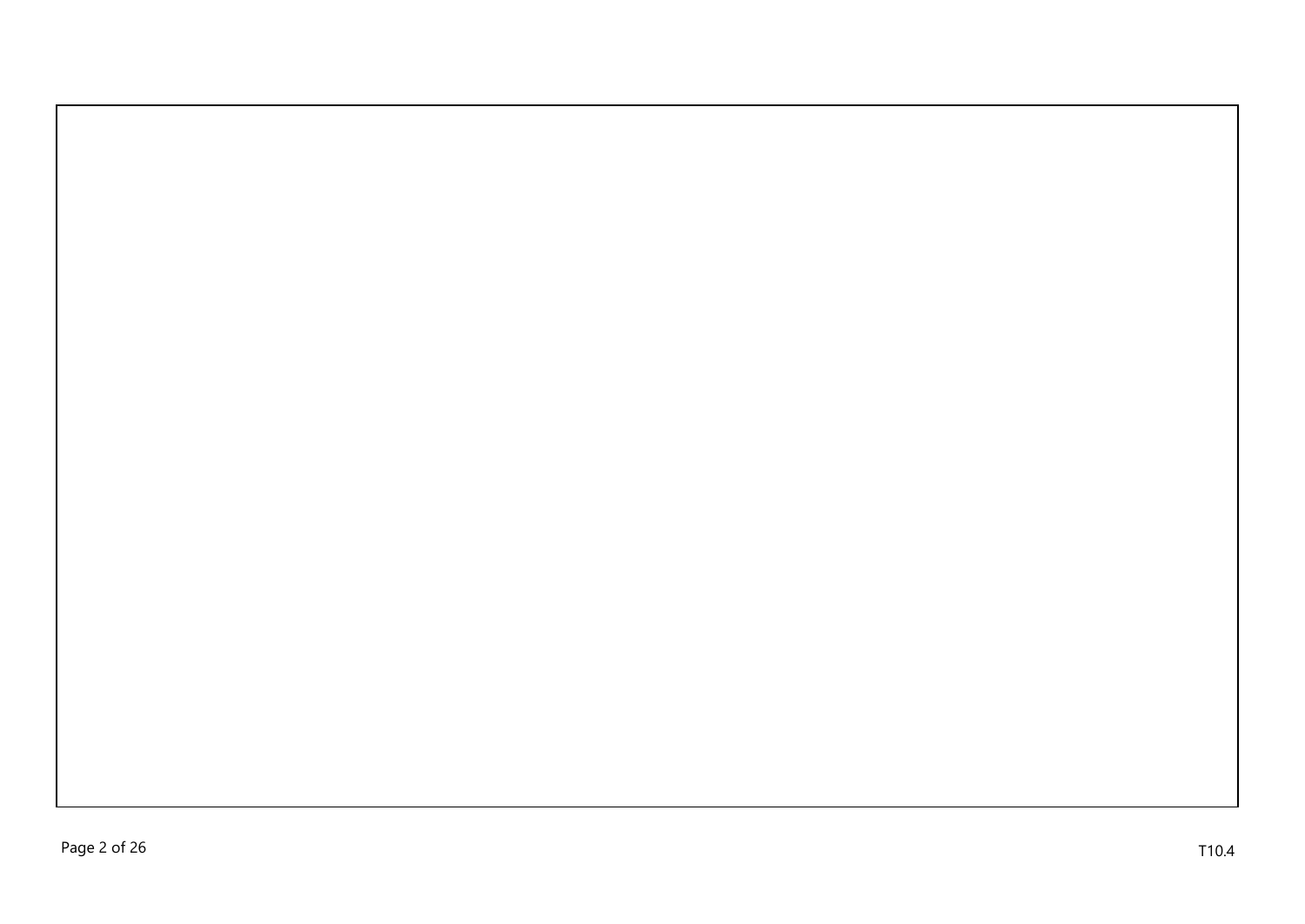| #              | Island | House Name     | Name                      | Sex | National ID | ، ه ، ره<br>د ، برگ                         | ىئرىتر                                                                                                         |
|----------------|--------|----------------|---------------------------|-----|-------------|---------------------------------------------|----------------------------------------------------------------------------------------------------------------|
| Male'          |        |                |                           |     |             |                                             |                                                                                                                |
|                | Male'  | M. Aakaash     | Sofoora Ahmed             | F   | A007299     | د به ژنگ شه                                 | سردور بره د و<br>سوتو بر مدرونر                                                                                |
| 2              | Male'  | M. Aakaash     | Mohamed Hussain Zaki      | M   | A007303     | د به ژنگ شد                                 | وره رو و حسکه شر می                                                                                            |
| $\vert$ 3      | Male'  | M. Aakaash     | Ubaidurrahman             | M   | A037974     | د به ژنگ شه                                 | כן כסנסטים<br>גםתמממיכית                                                                                       |
| $\overline{4}$ | Male'  | M. Aakaash     | Ahmed Saffah Easa Manik   | M   | A081501     | ى ئەڭ شە                                    | גפנק הפורה תייביתי                                                                                             |
| $\overline{5}$ | Male'  | M. Aakaash     | Hussain Hilman Zaki       | M   | A106656     | د به ژنگ شه                                 | ج سەر شەر بەلۇچ كەنتى ب                                                                                        |
| $\overline{6}$ | Male'  | M. Aakaash     | Fathimath Shaufa Easa     | F   | A128575     | د به ژنگ شد                                 | ژوده خوژ په                                                                                                    |
| 7              | Male'  | M. Aakaash     | Aminath Shan              | F   | A276698     | د به محمد شد                                | مُ حِسَمٌ شَمَّسٌ                                                                                              |
| 8              | Male'  | M. Cozy Lodge  | Mohamed Thaufeeg          | M   | A012181     | و . ر <sub>کا</sub> م پوه<br>و . رکام پوځ   | دره در در درو چ<br>  در مرح در مرکز تخ                                                                         |
| 9              | Male'  | M. Cozy Lodge  | Mohamed Wishah            | M   | A039248     | ح به منتج محرم حجم منتج<br>ح به منتج محرم ح | ورەرو بەشكە                                                                                                    |
| 10             | Male'  | M. Cozy Lodge  | Abdulla Thaufeeq          | M   | A057736     | و· رڻمي پره                                 | رە قراللە مەرىپى                                                                                               |
| 11             | Male'  | M. Cozy Lodge  | Azeeza Ali                | F   | A060042     | د . ر <sub>نگا پی</sub> رو<br>د . رنگا پی   | ړې د وه<br>دې وه د و                                                                                           |
| 12             | Male'  | M. Cozy Lodge  | Nasih Thaufeeg            | M   | A125256     | و به محموم محمده<br>مسلم محمد               |                                                                                                                |
| 13             | Male'  | M. Cozy Lodge  | Nishan Thoufeeg           | M   | A125329     | و به موجود کا                               | سرڪش ھرگرو گر                                                                                                  |
| 14             | Male'  | M. Cozy Lodge  | Ihusana Thoufeeg          | F   | A350933     | ح به منتج څر <sup>مي</sup>                  |                                                                                                                |
| 15             | Male'  | M. Ever Bloom  | Adam Shafeeu              | M   | A091041     |                                             | وره ختړله<br>م <sup>غر</sup> د ختړله                                                                           |
| 16             | Male'  | M. Ever Pink   | Zahida Hassan Adam Maniku | F   | A045308     | <sub>د م</sub> وتر برو شره                  | ة رقم بركبرة مدور المحمد المحمد المحمد المحمد المحمد المحمد المحمد المحمد المحمد المحمد المحمد المحمد المحمد ا |
| 17             | Male'  | M. Ever Pink   | Mohamed Vishan            | M   | A334330     | و· مگر معروض                                | ورەرو پەشر                                                                                                     |
| 18             | Male'  | M. Ever Pink 1 | Abdulla Azeez             | M   | A050633     | و· مۇمرىرىش 1                               | برة قرالله برسم قريب                                                                                           |
| 19             | Male'  | M. Ever Pink 1 | Khadeeja Ali              | F   | A059431     | و· مۇموسى شرىنا 1                           | تزمرق كالمحر                                                                                                   |
| 20             | Male'  | M. Ever Pink 1 | Ihusaan Abdulla           | M   | A073589     | د· مۇمومۇشقا 1                              | مدعية مقصرالله                                                                                                 |
| 21             | Male'  | M. Ever Pink 1 | Rilwan Abdulla            | M   | A073590     | د· مؤسوعة ا                                 | برشوشه كالصالة                                                                                                 |
| 22             | Male'  | M. Ever Pink 1 | Ali Ibrahim               | M   | A132377     | و ، مؤمومومثر ا                             | أموس مره مدرد                                                                                                  |
| 23             | Male'  | M. Ever Pink 1 | Aminath Rifasa            | F   | A157822     | و ، مۇمرىمىدىش 1                            | ۇرىتكى ئېرۇڭ                                                                                                   |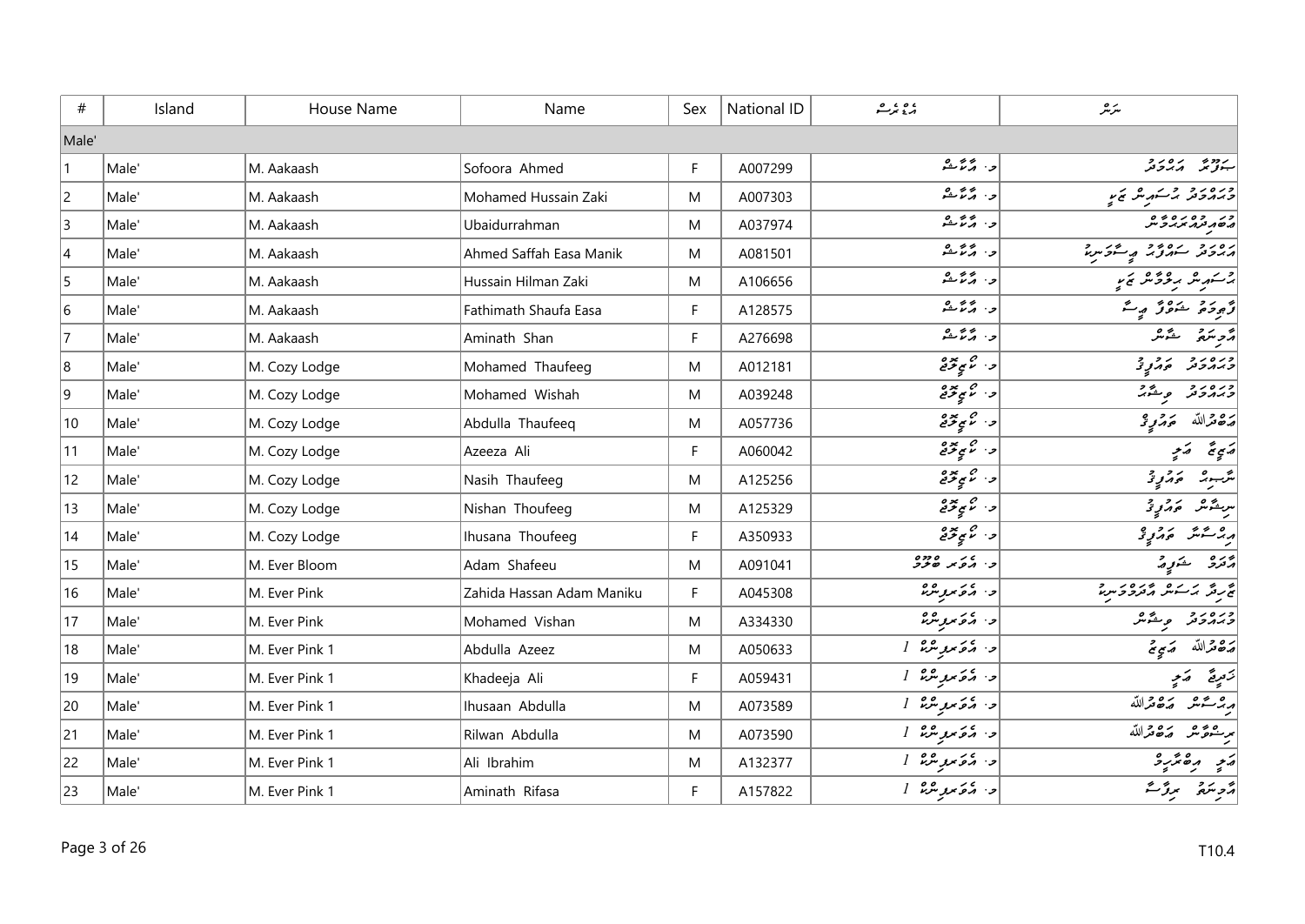| 24 | Male' | M. Faana         | Fazeela Farouk                          | F         | A036534 | د. ژَیَر                                             | ی دوہ<br>تر بحری<br>  تۇسىپۇ                    |
|----|-------|------------------|-----------------------------------------|-----------|---------|------------------------------------------------------|-------------------------------------------------|
| 25 | Male' | M. Faana         | Aminath Azha                            | F         | A037862 | د.   وَتكر                                           | أزويته أره و                                    |
| 26 | Male' | M. Faana         | Mohamed Anan Abdul Samad<br>Weerasinghe | M         | A112562 |                                                      |                                                 |
| 27 | Male' | M. Fanari        | Aboobakur Haneef                        | M         | A025328 | د· ئۇشمە <i>تىر</i>                                  | גמיני כי גיעל                                   |
| 28 | Male' | M. Fanari        | Seema Abdulla                           | F         | A075588 | د· ئۇنى <i>دىم</i>                                   | سوءً 125 هزالله                                 |
| 29 | Male' | M. Fanari        | Aishath Hana                            | F         | A151486 | <mark>ى ئەشمەتىر</mark>                              | أقرم شوهو الريمر                                |
| 30 | Male' | M. Fanari        | Mohamed Maisam Haneef                   | M         | A382221 | د· ئۇنىڭدىمبە                                        | ورەرو رەرىكى ئەير                               |
| 31 | Male' | M. Fanari        | Ahmed Ausam Haneef                      | M         | A382223 | د· ئەنتىدىمىيە                                       | رەر دىر دە ئەربۇ                                |
| 32 | Male' | M. Galolhu Villa | Mohamed Waheed                          | ${\sf M}$ | A095695 | <sub>و: ك</sub> وتۇھ <sub>ۇ</sub> ئە                 | ورەرو كەر                                       |
| 33 | Male' | M. Green Leaf    | Ahmed Haitham Ali                       | M         | A044965 | <sub>و</sub> . ، و <sub>مو</sub> يتر <sub>م</sub> ور | ره د د بر ده د کم                               |
| 34 | Male' | M. Green Leaf    | Aminath Ivyna Ali                       | F         | A044967 | <sub>و</sub> . ، و <sub>مو</sub> يتر پورو            |                                                 |
| 35 | Male' | M. Green Leaf    | Mohamed Ivan Ali                        | M         | A053173 | <sub>د</sub> . ، د بر بر <sub>مو</sub> و             |                                                 |
| 36 | Male' | M. Green Leaf    | Khadeeja Ibrahim                        | F         | A055763 | <sub>و</sub> . ، د <sub>مو</sub> يتر پورو            | كتبيعًا ومحتبرة                                 |
| 37 | Male' | M. Green Leaf    | Ali Abdullah                            | M         | A066259 | ر ، د پر پرېوژ                                       | أصوب مكافيها                                    |
| 38 | Male' | M. Hulhaguge     | Habeeba Ibrahim Habeeb                  | F         | A048586 | و . گوگسری و چ                                       | $rac{1}{2}$                                     |
| 39 | Male' | M. Hulhaguge     | Mohamed Fayid Farouk                    | ${\sf M}$ | A052066 | و . - ترکو سرچ کا                                    | כנסגב הייתור בינפס<br>כמהכנת תחנת תמצ           |
| 40 | Male' | M. Kausar        | Saeedha Ibrahim                         | F         | A061609 | رەر دەر<br>د ، ماھۇمىر                               | سَمرِينَ مِرْهِ مَرْرِدَ                        |
| 41 | Male' | M. Kudanevige    | Abdul Sattar Mohamed Didi               | M         | A011084 | د . مړنې عرو                                         | , ספס גם זיך פגם גבוער.<br>השנג הנגביג בגגבוענג |
| 42 | Male' | M. Kudanevige    | Ahmed Shaufan Rasheed                   | M         | A022862 | د . ري .<br>د . سي تر مور                            | رەر دېدۇرى كەشەد                                |
| 43 | Male' | M. Kudanevige    | Mohamed Shaiman                         | ${\sf M}$ | A034699 |                                                      | ورەرو خەرىكى                                    |
| 44 | Male' | M. Kudanevige    | Jameela Gasim                           | F         | A059387 |                                                      | لق حرقت المح سوقر                               |
| 45 | Male' | M. Kudanevige    | Abdul Gafoor Mohamed Didi               | M         | A073957 | د . مړۍ عوځ                                          |                                                 |
| 46 | Male' | M. Kudanevige    | Nasira Mohamed Didi                     | F         | A093422 | د ، لاءُ متبرة ،                                     | ر<br>سرجر ويروكورور<br>پروبرو ويروكورور         |
| 47 | Male' | M. Kudanevige    | Ashraf Mohamed Didi                     | M         | A105633 | وسي مي معرو                                          |                                                 |
| 48 | Male' | M. Kudanevige    | Aishath Ibthihal Abdul Gafoor           | F         | A167516 | د ، لاء مترو ځ                                       |                                                 |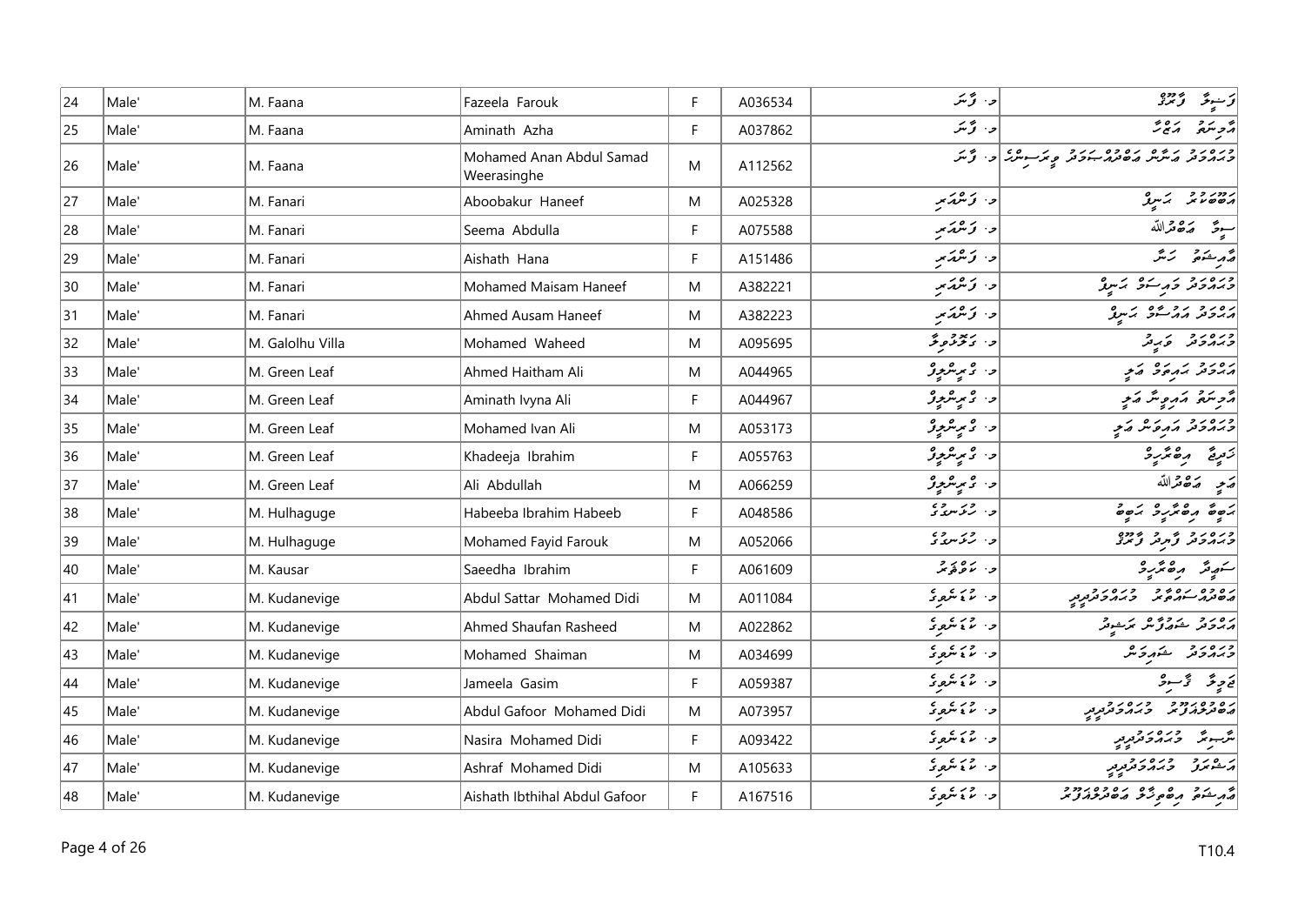| 49 | Male' | M. Lainoofaruge | Aminath Asif           | F  | A028089 | د ۰ د پر ترو د د د            | $\begin{array}{cc} 0 & \stackrel{a}{\sim} & \stackrel{a}{\sim} & \stackrel{a}{\sim} \\ \stackrel{a}{\sim} & & \stackrel{a}{\sim} & \stackrel{a}{\sim} \\ \stackrel{a}{\sim} & & \stackrel{a}{\sim} & \end{array}$ |
|----|-------|-----------------|------------------------|----|---------|-------------------------------|-------------------------------------------------------------------------------------------------------------------------------------------------------------------------------------------------------------------|
| 50 | Male' | M. Lainoofaruge | Khadeeja Asif          | F  | A048442 | د . نوم شور د ،               | تزمريح الأسوقر                                                                                                                                                                                                    |
| 51 | Male' | M. Lainoofaruge | Ameena Mohamed         | F  | A058869 | د ۰ د پر ترو د د د            | أرزحيته<br>و رە ر د<br>تر پر تر تر                                                                                                                                                                                |
| 52 | Male' | M. Lainoofaruge | AISHATH ASIF           | F. | A075799 | د ۰ کورمند کرد و ،            | وحمر يشكرخ ومحر يرومي                                                                                                                                                                                             |
| 53 | Male' | M. Lainoofaruge | Hassan Asif            | M  | A084373 | و که مرسور وی                 | برسك مدهور                                                                                                                                                                                                        |
| 54 | Male' | M. Lainoofaruge | Ibrahim Asif           | M  | A126000 | وستحار بين وي                 | رەپزىر پەيبى                                                                                                                                                                                                      |
| 55 | Male' | M. Lainoofaruge | Mohamed Farhan Haris   | M  | A166813 | د که شروع<br>د که شرکتر       | ورەر دېر دەر ئېرگ                                                                                                                                                                                                 |
| 56 | Male' | M. Lainoofaruge | Hassan Shahdhan Sobah  | M  | A322906 | و که میگریم                   | يُرَكَبُسُ شَرْكَةُ مِنْ رَبِينَ وَ                                                                                                                                                                               |
| 57 | Male' | M. Lainoofaruge | AMINATH SHAIKHA SOBAH  | F  | A351797 | و· ځه متنو بره                | أزويتم شركت بنقار                                                                                                                                                                                                 |
| 58 | Male' | M. Maafannuge   | Fareed Ibrahim Shafeeg | M  | A041467 | و . و د ه و ،<br>و . و تو سرس | ترىپەتر مەھەرىپەتى ھەرپى                                                                                                                                                                                          |
| 59 | Male' | M. Maaveshi     | Ahmed Faig             | M  | A037947 |                               | برەر دېم ئۇماق                                                                                                                                                                                                    |
| 60 | Male' | M. Moon Beam    | Aminath Azlifa         | F. | A037378 | د . ژمهور                     | أزويته أرجوق                                                                                                                                                                                                      |
| 61 | Male' | M. Moon Beam    | Saara Gubad            | F  | A037380 | و . و شهود                    | ر د د د د و د<br>سنگر او قانور                                                                                                                                                                                    |
| 62 | Male' | M. Moon Beam    | Fathimath Irneen       | F  | A037855 | د . ژمه هو                    | أقهوخاه المتحسب المحمد                                                                                                                                                                                            |
| 63 | Male' | M. Moon Beam    | Mariyam Sabeena        | F  | A070905 | و . و مرجو و                  | رەرە سەھەر                                                                                                                                                                                                        |
| 64 | Male' | M. Moon Beam    | Mohamed Vishal         | M  | A081709 | د . د مهود                    | ورەرو ھەيۋە<br><i>جەم</i> ەدىر ھەش <mark>ۇ</mark>                                                                                                                                                                 |
| 65 | Male' | M. Moon Beam    | Ibrahim Shabeen        | M  | A146996 | -<br> و· وسرچو                | رەنزىر ئىمەر                                                                                                                                                                                                      |
| 66 | Male' | M. Nanaimoa     | Dr. Azra Abdul Bari    | F  | A035305 | د. سَرْسَمْرِدْ               | צון גבל גוברים<br>גיעשיו היגיו הסתיבסיו                                                                                                                                                                           |
| 67 | Male' | M. Nanaimoa     | Nuzha Abdul Bari       | F. | A035308 | و· سَرْسَمْرِ وَ              | و وي ده وه وي.<br>سنترگ اړه ترڅه مړ                                                                                                                                                                               |
| 68 | Male' | M. Nanaimoa     | Fathmath Saeeda        | F  | A040563 | و. سكيتمبرد                   | قەردە سەربۇر                                                                                                                                                                                                      |
| 69 | Male' | M. Nanaimoa     | Dr. Abdullah Zahir     | M  | A053350 | و. سَرْسَمْر د                | ، مەھىراللە گەرلىر                                                                                                                                                                                                |
| 70 | Male' | M. Nanaimoa     | Mariyam Sama Zahir     | F  | A161501 | و. سكيترمر و                  | رەرە بەلا ئار                                                                                                                                                                                                     |
| 71 | Male' | M. Nanaimoa     | Imran Zahir            | M  | A161502 | و· سَرْسَمْرُدْ               | أروعر شي محر جر حر                                                                                                                                                                                                |
| 72 | Male' | M. Nanaimoa     | Eman Husnu Al Suood    | F  | A330467 | و. سكينمبرد                   | ورځش پر مشرور ورود                                                                                                                                                                                                |
| 73 | Male' | M. Nanaimoa     | Raniya Husnu Al Suood  | F  | A330469 | و. سَرْسَمْرُدْ               | بۇ بىرى <i>گە</i><br>و ۱۶۵۵ و دوو<br>بر کشمیر مسور تر                                                                                                                                                             |
| 74 | Male' | M. Rabeeu Villa | Mohamed Saleem         | M  | A033366 | د· ئۈچەرەپ<br>ئ               | ورەرو سەرو                                                                                                                                                                                                        |
|    |       |                 |                        |    |         |                               |                                                                                                                                                                                                                   |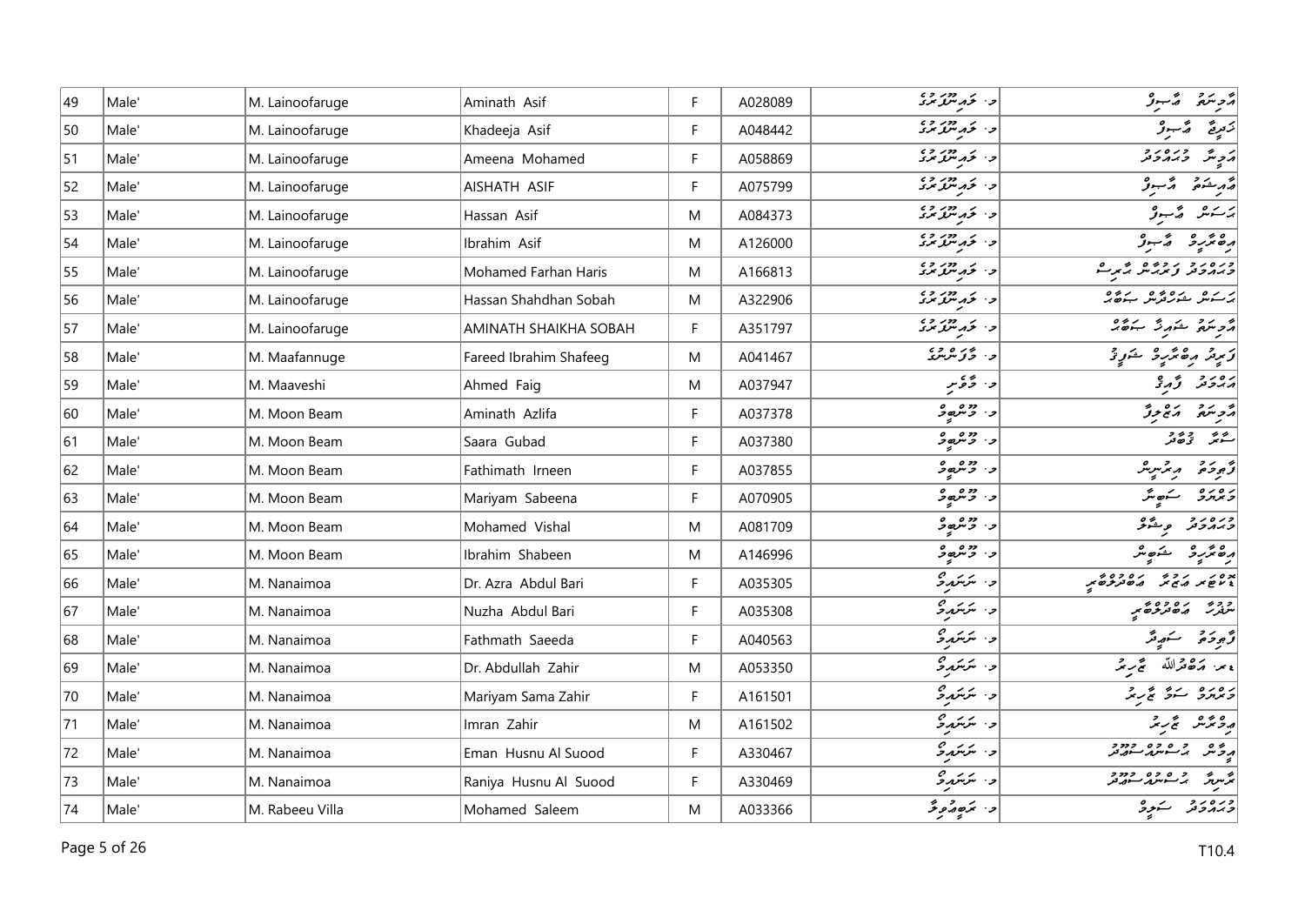| 75  | Male' | M. Rabeeu Villa | Abdulla Easa Fulhu       | M         | A036498 | د· ئۈچە ئوقر                        | ده مرالله به در در د       |
|-----|-------|-----------------|--------------------------|-----------|---------|-------------------------------------|----------------------------|
| 76  | Male' | M. Rabeeu Villa | Shafana                  | F         | A038107 | و· ئۈچەرگە                          | يئەقرىتىر                  |
| 77  | Male' | M. Rabeeu Villa | Sada Easa Ibrahim        | F         | A038108 | د· ئۈچە ئوقر                        | سوړيز په شه پره تدرد       |
| 78  | Male' | M. Rabeeu Villa | Maryam Adna Shafeeu      | F         | A040750 | د· ئۈچە ئوقر                        | ر ور و روبر ځوړه           |
| 79  | Male' | M. Rabeeu Villa | Azafa Shafeeu            | F         | A040751 | د· ئۈچەتموڭر                        | پر پر تر دید کے مقرر پر ا  |
| 80  | Male' | M. Rabeeu Villa | Aminath Asfa Shafeeu     | F         | A040752 | و· ئۈچەرقر                          | أأوسم أأراء والمسكور       |
| 81  | Male' | M. Rabeeu Villa | Aishath Nahida           | F         | A040753 | د· ئۈچەرىمۇ                         | أقرم يستوفر التقرير        |
| 82  | Male' | M. Rabeeu Villa | Mohamed Imthinan Shafeeu | M         | A040755 | و· ئۈەرمۇمۇ                         | ورەرو روموشر کشوړ          |
| 83  | Male' | M. Rabeeu Villa | Aminath Nahidha          | F         | A052689 | د· ئۈچە ئوقر                        | أأترجع التربين             |
| 84  | Male' | M. Rabeeu Villa | Hawwa Zahira             | F         | A060155 | د· ئۈچەتموڭر                        | برەپچە ستجارىتى            |
| 85  | Male' | M. Rabeeu Villa | Vickram Waheed           | M         | A064284 | د· ئۈچەتمونژ                        | وِ نَدْ نَدْرٌ<br>ءَ ٻريٽر |
| 86  | Male' | M. Rabeeu Villa | Sanau Waheed             | F         | A064285 | د· ئۈچەتمونژ                        | سەمىقە ھەمدىر              |
| 87  | Male' | M. Rabeeu Villa | Ibrahim Farish Waheed    | M         | A064306 | د برَجه ژوژ                         | رەترىرو ۋىرىش ۋىيىز        |
| 88  | Male' | M. Rabeeu Villa | Simrath Waheed           | F         | A064307 | د· ئۈچەرىمۇ                         | ده نه ته تورید             |
| 89  | Male' | M. Rabeeu Villa | Mariyam Suaadha          | F         | A066751 | د بر پره د و ژ                      | ر ہ رہ دی۔<br>وبوہوں سورتو |
| 90  | Male' | M. Rabeeu Villa | Hawwa Aswa Shafeeu       | F         | A075135 | و· ئۈچمۇمۇ                          | رەپ كەسىر شكرور            |
| 91  | Male' | M. Rabeeu Villa | Fathimath Ibrahim        | F         | A096661 | د· ئۈچەتموڭر                        | قبوخو مقترع                |
| 92  | Male' | M. Rabeeu Villa | Aminath Ahmed            | F         | A104298 | د· ئۈچەتموڭر                        | لأحرشه<br>پرورو            |
| 93  | Male' | M. Rabeeu Villa | Ali Siraj                | M         | A104299 | د· ئۈچەتمونژ                        | أوسمع سيتمرج               |
| 94  | Male' | M. Rabeeu Villa | Fathimath Ahmed          | F         | A104301 | د· ئۈچەتموڭر                        | قرجوحر مردور               |
| 95  | Male' | M. Rabeeu Villa | Ismail Umrau             | M         | A153264 | د بر پره د و ژ                      | ورعوج ومحمد                |
| 96  | Male' | M. Rabeeu Villa | Ahmed Irthiyah Shafeeu   | M         | A324605 | د بر پره د و ژ                      | גפנד גילקיציר בון ב        |
| 97  | Male' | M. Rabeeu Villa | Khadeeja Suwaada         | F         | A325994 | و· ئۈچمۇمۇ                          | كَتَمِيعٌ سُعْوَمٌ         |
| 98  | Male' | M. Rabeeu Villa | Aminath Lamha            | F         | A342079 | د· ئۈچە ئوقر                        | ړ پره ده پر                |
| 99  | Male' | M. Rabeeu Villa | Ibrahim Inshirah Shafeeu | M         | A352384 | <sub>و</sub> . ئ <sub>ەھ</sub> مۇمۇ | رەترىر رىرىدىر خور         |
| 100 | Male' | M. Rabeeu Villa | MOHAMED ZEEDHAN          | ${\sf M}$ | A382712 | و· ئۈچەر ئوڭر                       | ورەر ئە ئەر                |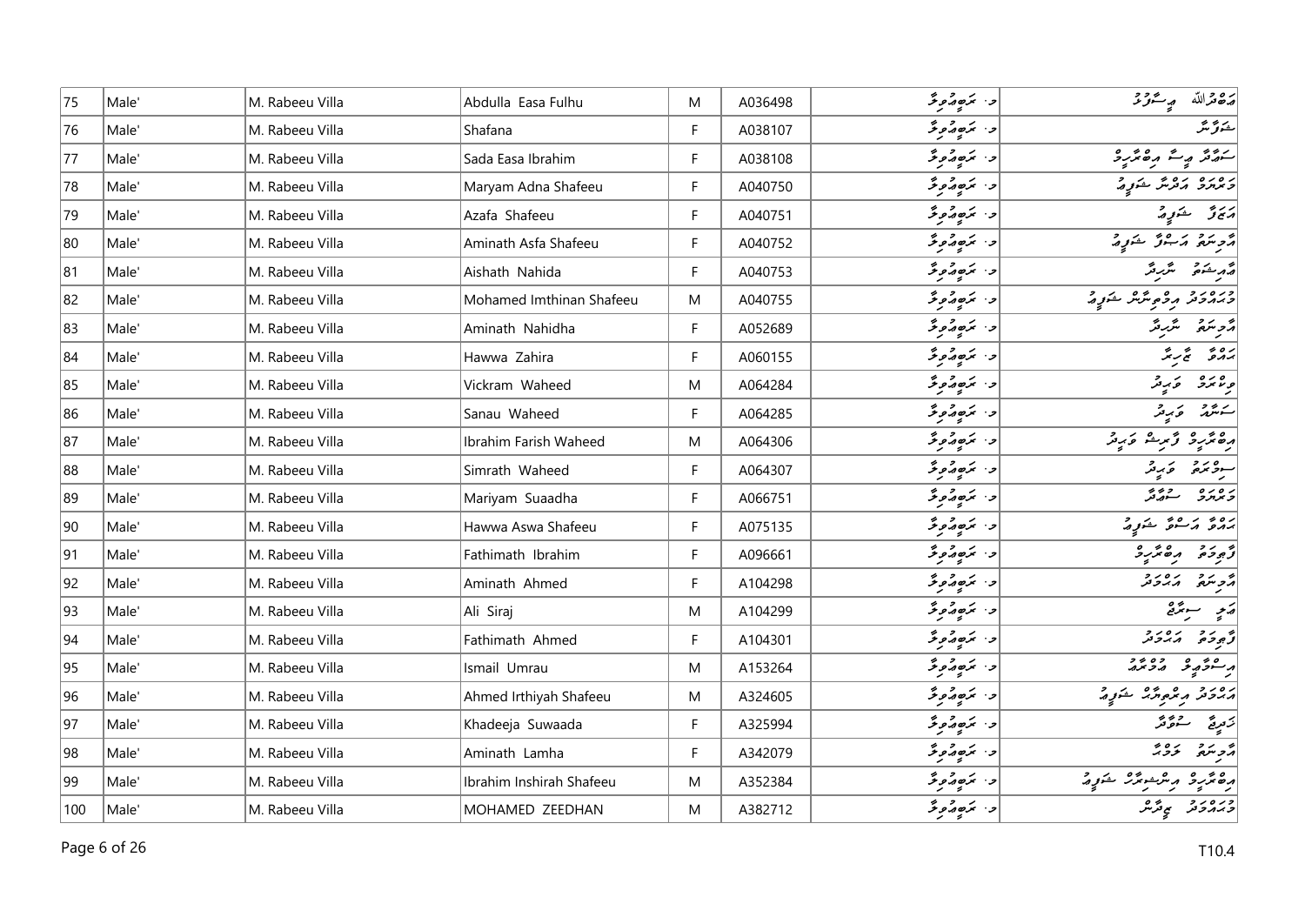| 101 | Male' | M. Rafeeguge       | Naazneen Khaleel         | F         | A024671 | و، ئىزى <sub>ر</sub> ئىتى                                                                                                                                                                                                       | شەيرىش ئەيۋ                                                                                           |
|-----|-------|--------------------|--------------------------|-----------|---------|---------------------------------------------------------------------------------------------------------------------------------------------------------------------------------------------------------------------------------|-------------------------------------------------------------------------------------------------------|
| 102 | Male' | M. Rafeeguge       | Mausooma Abdulla         | F         | A025788 | وستمرونونو                                                                                                                                                                                                                      | حديد حديد الله                                                                                        |
| 103 | Male' | M. Rafeeguge       | Hafsa Adam               | F         | A025792 | و . مَرُوٍ <sup>و</sup> َ دُ                                                                                                                                                                                                    | پروٹ پر پر و                                                                                          |
| 104 | Male' | M. Rafeeguge       | Aishath Ahmed            | F         | A047034 | وستمرونونو                                                                                                                                                                                                                      | أحمد شده و المردح                                                                                     |
| 105 | Male' | M. Rafeeguge       | AGISA ABDULLA            | F         | A048859 | د · مَرَوٍ وَ دَ                                                                                                                                                                                                                | أشتوبة ضصقرالله                                                                                       |
| 106 | Male' | M. Rafeeguge       | Ahmed Rasheed            | M         | A053674 | د سروره د د کار د کار کار د کار د کار د کار د کار د کار د کار د کار د کار د کار د کار د کار د کار د کار د کار<br>مرکز کار د کار د کار د کار د کار د کار د کار د کار د کار د کار د کار د کار د کار د کار د کار د کار د کار د کار | ره ر و محمد محرک در در این محمد است.<br>  در برای محمد به این محمد است است.                           |
| 107 | Male' | M. Rafeeguge       | Aishath Abdulla          | F         | A053675 | د . مَرَوٍ پ <sup>و</sup> ءَ                                                                                                                                                                                                    | أشربت منصرالله                                                                                        |
| 108 | Male' | M. Rafeeguge       | Jeena Ahmed Rasheed      | F         | A054201 | وستمرونونو                                                                                                                                                                                                                      | ا <sub>م</sub> ح مگر برگرد برشونر<br>امح مگر برگرفتر امریکی                                           |
| 109 | Male' | M. Rafeeguge       | Shami Ahmed Sagnier      | ${\sf M}$ | A086730 | د · برَوٍ دٌ دُ                                                                                                                                                                                                                 | كشمي ورود و كرسرى                                                                                     |
| 110 | Male' | M. Rafeeguge       | Jinan Ahmed Rasheed      | ${\sf M}$ | A095542 | د سر پړتو د                                                                                                                                                                                                                     | مِی شَرَیْر کَرَ کَرَ سَرِ سَرِ مِرْ کَرَ مِی سَرِ مِرْ کَرْ کَرْ مِی مِرْ کَرْ کُرْ کُرْ کُرْ کُرْ ک |
| 111 | Male' | M. Rafeeguge       | Niyaz Waleed             | M         | A130941 | وستمري توتو                                                                                                                                                                                                                     | سريده وَمِيد                                                                                          |
| 112 | Male' | M. Rafeeguge       | Jaisha Ahmed Rasheed     | F         | A167426 | د سروپوځ                                                                                                                                                                                                                        | ر<br>ج مرسم مرکز در مرسوم                                                                             |
| 113 | Male' | M. Ranfas          | Hassan Zahir             | M         | A009467 | و· ئۈشۇر ھ                                                                                                                                                                                                                      | ىز سەنتىر ئ <sub>ىچ س</sub> ەنتى                                                                      |
| 114 | Male' | M. Ranfas          | Anas Hassan              | ${\sf M}$ | A010671 | ى ئە ئىرىشۇرىشە                                                                                                                                                                                                                 | ئەنگەرىكە ئەسكەنلەر                                                                                   |
| 115 | Male' | M. Ranfas          | Ismail Fayez             | ${\sf M}$ | A010722 | ى ئىر ئىرى <i>گە</i>                                                                                                                                                                                                            | أرسفة ويؤد وترسش                                                                                      |
| 116 | Male' | M. Ranfas          | Salmaan Hassan           | ${\sf M}$ | A050359 | ى ئىر ئىرىگە ئەسىر                                                                                                                                                                                                              | شوۋىر برىير                                                                                           |
| 117 | Male' | M. Ranfas          | Anvarie Ahmed            | F         | A053836 | ى ئەنگەر ھ                                                                                                                                                                                                                      | أرموس بره رو                                                                                          |
| 118 | Male' | M. Reesha Villa    | Abdul Rasheed Ahmed Didi | M         | A093544 | و. مرِڪُوتَرُ                                                                                                                                                                                                                   | ره وه ترشوتر مسرکر ترتربر<br>پره ترپر ترشوتر مرکز ترتربر                                              |
| 119 | Male' | M. Reesha Villa    | Muaviyath Abdul Sathar   | M         | A166947 | و. مړينمونځ                                                                                                                                                                                                                     |                                                                                                       |
| 120 | Male' | M. Reesha Villa    | Falah Abdul Sattar       | M         | A341055 | <sub>و</sub> . برِيشُورُدُ                                                                                                                                                                                                      | ر ده ده ده ده در د                                                                                    |
| 121 | Male' | M. Rowville        | Fathimath Kamroon        | F         | A038961 | د . مگروگر                                                                                                                                                                                                                      | أو د د ده ده و                                                                                        |
| 122 | Male' | M. Rowville        | Azhariyya Mohamed        | F         | A053604 | - محموقر                                                                                                                                                                                                                        | גיגנית בגתכת                                                                                          |
| 123 | Male' | M. Ruash           | Fathimath Shaira         | F         | A092364 | و به مرگر شو                                                                                                                                                                                                                    | أرْجوحَ مُحَمَّدٍ مُحَمَّدٍ مُحَمَّدٍ مِنْ                                                            |
| 124 | Male' | M. Saeedhee Manzil | Saeed Ahmed              | M         | A052734 | ى سىمەمدىرىگىرىمى<br>مە                                                                                                                                                                                                         | سَهِيعٌ در در د                                                                                       |
| 125 | Male' | M. Savarine        | Fathimath Ibrahim        | F         | A037530 | <i>و. سەھەي</i> رىش                                                                                                                                                                                                             | أزودة مقتررة                                                                                          |
| 126 | Male' | M. Savarine        | Mohamed Fazleen          | ${\sf M}$ | A037830 | ى سەئەسىرىش                                                                                                                                                                                                                     | ورەرو زەيرىر                                                                                          |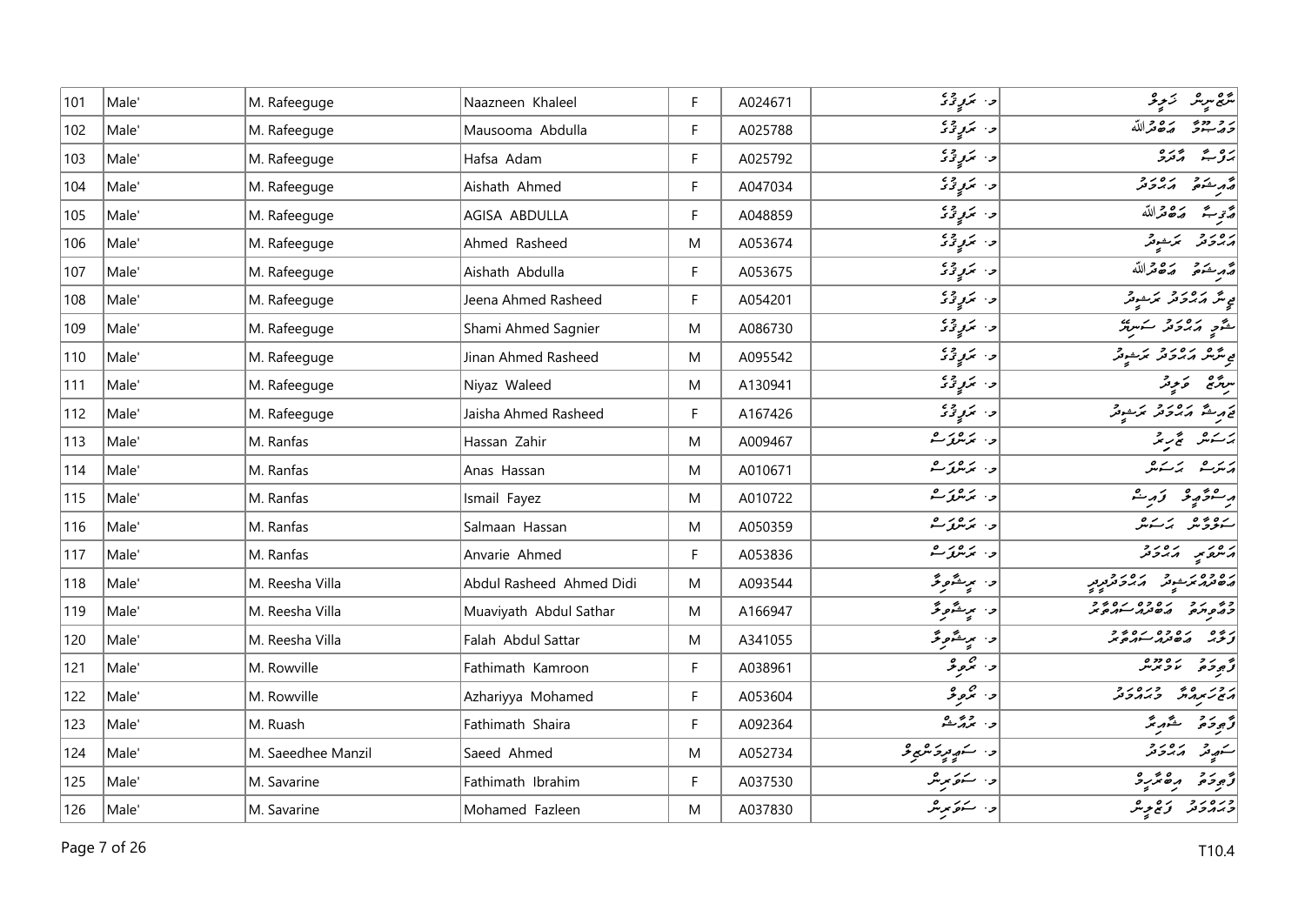| 127 | Male' | M. Sereen      | Fathimath Sheereen Abdulla | F | A034244 | د. سنگم پیشر                         | قرموحي سوبينك وكافترالله                   |
|-----|-------|----------------|----------------------------|---|---------|--------------------------------------|--------------------------------------------|
| 128 | Male' | M. Sereen      | Mohamed Farhad             | M | A045369 | <br> د· سکمپیش                       | وره رو د ودو.<br>د پر پر و تر پر           |
| 129 | Male' | M. Sereen      | Abdulla Fareeh Faruhad     | M | A078137 | <sub>و</sub> . س <sup>ی</sup> مبریٹر | أرەقراللە ئرىرچە ئەمرىكىد                  |
| 130 | Male' | M. Sereen      | Ahmed Farih Mohamed        | M | A115658 | د. سگېږينز                           | גם גב ביני בגבבים גב<br>גבבית נציקה בגבבית |
| 131 | Male' | M. Vaagali     | AMINATH JAMEEL             | F | A010579 | و· وُدَمِ                            | أأترجم فأولج                               |
| 132 | Male' | M. Velaaluge   | Ayeshath Fadwa Waheed      | F | A042010 | ه ۱۰ و و <i>ه</i><br>و اگر گروی      | ه در در در در در در در در در در است.       |
| 133 | Male' | M. Velaaluge   | Sahar Waheed               | F | A051039 | ه ۱۵ وه<br>و۰ وگروی                  | كەندىق ئەرىتر                              |
| 134 | Male' | M. Velaaluge   | Hayaath Waheed             | F | A051040 | ه ۱۵ وه<br>و۰ وگروی                  | ر دو در د                                  |
| 135 | Male' | M. Velaaluge   | Noor Waheed                | F | A051041 | ه ۱۰ و و ۵<br>و ۱۰ د تونوی           | لتربر وكرير                                |
| 136 | Male' | M. Velaaluge   | Nouhad Askar Waheed        | M | A051042 | ه ۱۰ و و ۵<br>و ۱ لوگوی              | כפר מסמק ממילי                             |
| 137 | Male' | Ma. Aadhipparu | Mariyam Nazima             | F | A001339 | در گرم در                            | رەرە شەۋ                                   |
| 138 | Male' | Ma. Aadhipparu | Mohamed Shareef            | M | A011445 | در مگرمگر د                          | ورەرو شەرد                                 |
| 139 | Male' | Ma. Aadhipparu | Aishath Abdul Rahman       | F | A022886 | ور مورون                             |                                            |
| 140 | Male' | Ma. Aadhipparu | Aminath Latheefa           | F | A026149 | בו. ה" <i>ת</i> חר צ'יל              | أأزجر سكم والمحافية وأحمر                  |
| 141 | Male' | Ma. Aadhipparu | Mohamed Rafeeg             | M | A026524 | وړ٠ م <sup>5</sup> مرم ور د          | دره رو د هرید و                            |
| 142 | Male' | Ma. Aadhipparu | Mohamed Ashraf             | M | A027716 | در گرمرگر د                          | ورەرو كەشەرە                               |
| 143 | Male' | Ma. Aadhipparu | Mauroofa Ali               | F | A032730 | در گ <sup>و</sup> رگرفته             | د د دوم په کړې په                          |
| 144 | Male' | Ma. Aadhipparu | Hassan Rasheed             | M | A033559 | در رمورونو                           | ىزىكەش ئىزىشىق                             |
| 145 | Male' | Ma. Aadhipparu | Meeza Habeeb               | F | A034590 | در مگرمگر د                          | $rac{2}{\pi}$ $rac{2}{\pi}$                |
| 146 | Male' | Ma. Aadhipparu | Yumna Habeeb               | F | A034596 | وړ٠ م <sup>5</sup> مرم ور و          | $500 - 200$                                |
| 147 | Male' | Ma. Aadhipparu | Unaiza Habeeb              | F | A034597 | בו ה" בנה ב"ב                        | $rac{3}{2}$                                |
| 148 | Male' | Ma. Aadhipparu | Ahmed Habeeb               | M | A034598 | وړ٠ م <sup>5</sup> مرم ور و          | رەر بەھ                                    |
| 149 | Male' | Ma. Aadhipparu | Ali Faiz Habeeb            | M | A034599 | در گرم در                            | ړنې زړې په په                              |
| 150 | Male' | Ma. Aadhipparu | Mohamed Farhath Habeeb     | M | A034600 | در رمورونو                           |                                            |
| 151 | Male' | Ma. Aadhipparu | Hassan Habeeb              | M | A037035 | در گرمرو تر                          | يُرَ سَوَسَى بِرَجِعَةِ                    |
| 152 | Male' | Ma. Aadhipparu | Ali Mubarik                | M | A038539 | وړ٠ م <sup>5</sup> مرم ور و          | $rac{1}{2}$                                |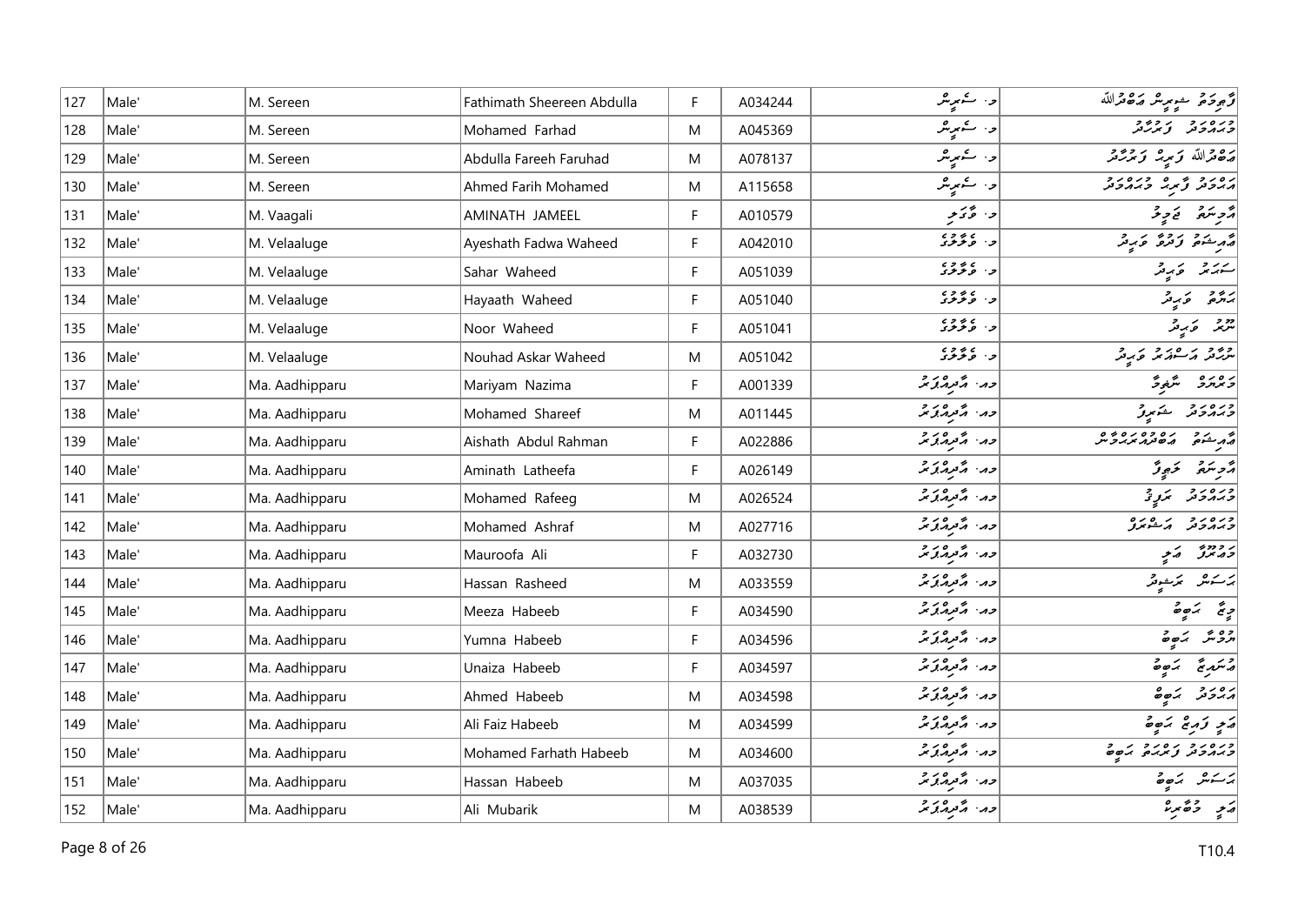| 153 | Male' | Ma. Aadhipparu      | Rahmath Zakariyya               | F           | A038560 | در گرم در                                                                             | ر ه ر د<br>بربر <del>د</del> م<br>ىر ئەسىر بەر بىر<br>سى                                            |
|-----|-------|---------------------|---------------------------------|-------------|---------|---------------------------------------------------------------------------------------|-----------------------------------------------------------------------------------------------------|
| 154 | Male' | Ma. Aadhipparu      | Ahmed Thorig                    | M           | A049257 | وړ٠ م <sup>5</sup> مرم ور و                                                           | پر ژبخ تر<br>يج مرتح                                                                                |
| 155 | Male' | Ma. Aadhipparu      | Aminath Latheefa                | F           | A051659 | وړ٠ م <sup>5</sup> مرم ور و                                                           | أرمره<br>خبجوتر                                                                                     |
| 156 | Male' | Ma. Aadhipparu      | Muneera Mohamed                 | F           | A052849 | وړ٠ م <sup>5</sup> مرم ور و                                                           | ۇ سرىگە<br>و ره ر د<br><i>د ب</i> رگرفر                                                             |
| 157 | Male' | Ma. Aadhipparu      | Ismail Mifseel Habeeb           | M           | A078078 | وړ٠ م <sup>5</sup> مرم ور و                                                           | ر مۇيەت دۇسۇ بەي                                                                                    |
| 158 | Male' | Ma. Aadhipparu      | Aishath Rizna                   | F           | A128747 | وړ٠ م <sup>5</sup> مرم ور و                                                           | ۇرمىنى ئىرى ئىر                                                                                     |
| 159 | Male' | Ma. Aadhipparu      | Mohamed Ali                     | M           | A239452 | وړ٠ م <sup>5</sup> مرم <u>ونو تر</u>                                                  | ورەر د كې                                                                                           |
| 160 | Male' | Ma. Aadhipparu      | Sana Mohamed Shareef            | $\mathsf F$ | A308093 | وړ٠ م <sup>5</sup> مرم <u>ونو تر</u>                                                  | ي ثم وره رو ڪي                                                                                      |
| 161 | Male' | Ma. Aadhipparu      | Saany Mohamed Shareef           | $\mathsf F$ | A308094 | وړ٠ مٌومرونو                                                                          | ش دره دو شهر                                                                                        |
| 162 | Male' | Ma. Aadhipparu      | Ahmed Ashfaaq                   | M           | A324326 | وړ٠ م <sup>5</sup> مرم ور و                                                           | رەرد رەۋ                                                                                            |
| 163 | Male' | Ma. Aadhipparu      | Maain Mohamed Azeem             | M           | A327848 | בו. ה"בהגב"ב                                                                          | و ده دره دره دره و در                                                                               |
| 164 | Male' | Ma. Aadhipparu      | Aishath Ifsha Ashraf            | F           | A337101 | وړ٠ م <sup>5</sup> مرم <u>ونو بر</u>                                                  | أقهر يشكم أمرق وتحافير                                                                              |
| 165 | Male' | Ma. Aadhipparu      | Aishath Asha Ali                | E           | A338043 | وړ٠ م <sup>5</sup> مرم <u>ونو تر</u>                                                  | مەر شىم كەن كەي                                                                                     |
| 166 | Male' | Ma. Aadhipparu      | Mohamed Asnan Abdul Samad       | M           | A338044 | در گرمرو تر تر                                                                        | وره ر و   ر   ه غ و   ره وه   ر ر و<br>و بربرو تر   بر سوسرس   پره تربر سوو تر                      |
| 167 | Male' | Ma. Aadhipparu      | Mariyam Raufa Mohamed<br>Rafeeg | F           | A367221 | در به ترور تر تر                                                                      | נסנס נכש כנסנכ הצגב.<br>כמחב המצ כממכנת הצגב                                                        |
| 168 | Male' | Ma. Abaa            | Haseena Ibrahim                 | F           | A056994 | $\stackrel{\ast}{\circ}$ $\stackrel{\ast}{\circ}$ $\cdot$ $\stackrel{\ast}{\circ}$    | برسوستر المره تربرد                                                                                 |
| 169 | Male' | Ma. Abaa            | Hamdhoon Ibrahim                | M           | A122513 | $\stackrel{\circ}{\circ}$ $\stackrel{\circ}{\circ}$ $\cdot$ $\stackrel{\circ}{\circ}$ | ەھ ئرىرى<br>ر ە دو ە                                                                                |
| 170 | Male' | Ma. Abaa            | Ahmed Sujau                     | M           | A150585 | $\stackrel{\circ}{\circ}$ $\stackrel{\circ}{\circ}$ $\cdot$ $\stackrel{\circ}{\circ}$ | ے جمعے در<br>ر ە ر د<br>م.ئر <del>ى</del> ر تر                                                      |
| 171 | Male' | Ma. Abaa            | Shifau Rasheed                  | M           | A304898 | ود که څ                                                                               | شووَّ مُرَشوقر                                                                                      |
| 172 | Male' | Ma. Abaa            | AISHATH RUHUSHATH HASSAN        | $\mathsf F$ | A348905 | وړ که ځ                                                                               | ەربەد دورىدو برىك                                                                                   |
| 173 | Male' | Ma. Abaa            | Shimau Rasheed                  | M           | A367595 | ود که څ                                                                               | جوگاھا - جرجو چر                                                                                    |
| 174 | Male' | Ma. Andaapool Lodge | Haisham Shafeeq                 | M           | A046600 | 0 x 0 >> 0 0 x<br>0 x 0 >> 0 x 1 x 7 0 x 7                                            | تأريخاف الحكم لمحمولة                                                                               |
| 175 | Male' | Ma. Andaapool Lodge | Hushan Shafeeq                  | M           | A046610 | ر ۵ بر ۵ بروه بره<br>د ۱۸ کامرغ بولولونو                                              | ح شر مشر و عندم الله عندم الله عن الله عن الله عن الله عن الله عن الله عن الله عن الله عن الله عن ا |
| 176 | Male' | Ma. Andaapool Lodge | Vishan Shafeeq                  | M           | A362797 | ر ده ۱۵۶۶ وروه<br>د د که سره بومونو                                                   | وڪَسُ ڪَپِرِ و                                                                                      |
| 177 | Male' | Ma. Andaapool Villa | Fathimath Rafeeu                | F           | A045603 | در . ر ۴۵۶۶۵ و گ                                                                      | رُّمِ دَمَ تَ تَرَرٍ مُ                                                                             |
|     |       |                     |                                 |             |         |                                                                                       |                                                                                                     |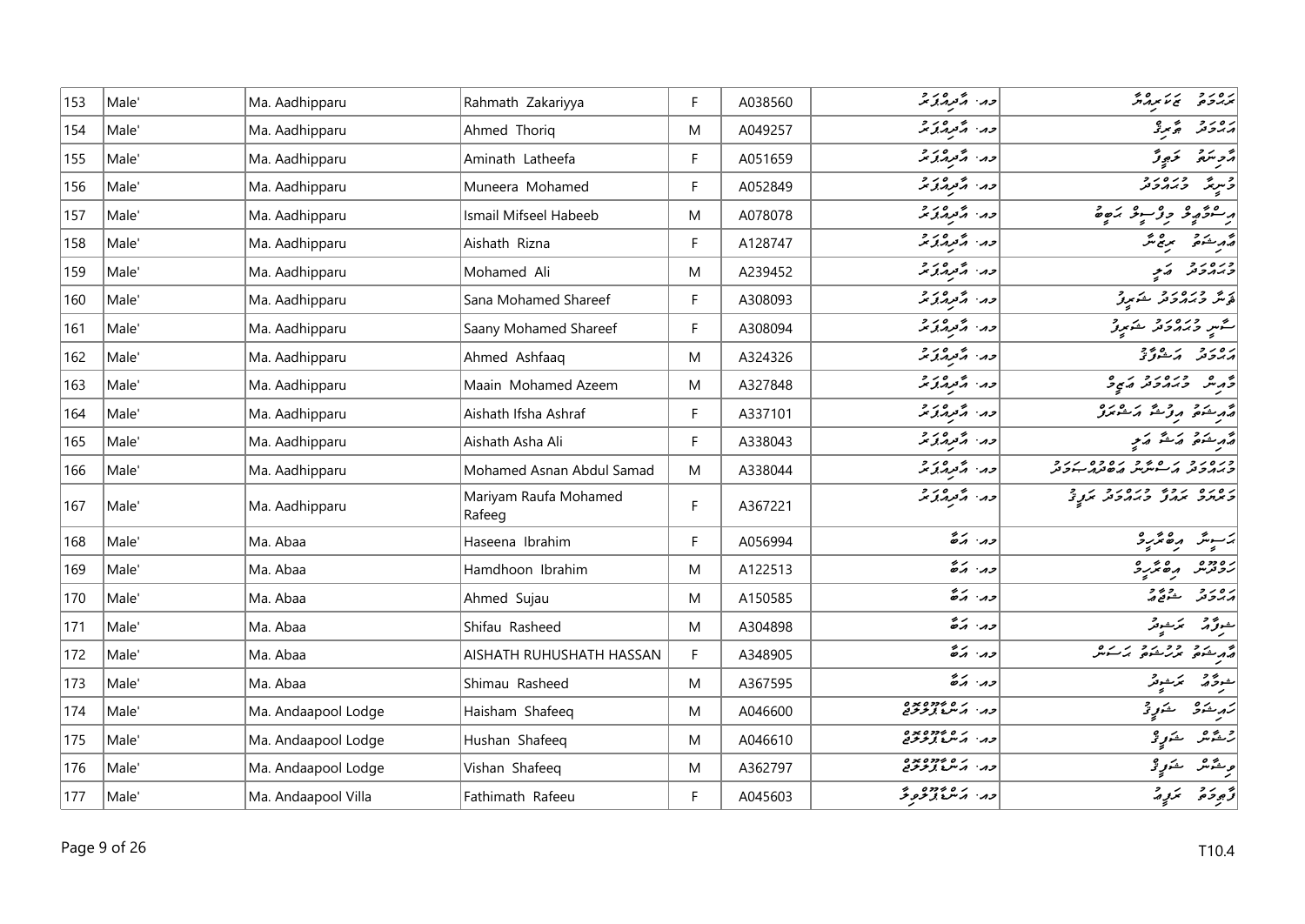| 178 | Male' | Ma. Andaapoolge   | Mohamed Linaf                    | M           | A045794 | وه ۱۰ شره ۱۵۶۶<br>ده ۱۰ شریع بودی              | ورەر وشۇ                                        |
|-----|-------|-------------------|----------------------------------|-------------|---------|------------------------------------------------|-------------------------------------------------|
| 179 | Male' | Ma. Andaapoolge   | Lisa Rafeeu                      | F           | A045795 | وه ۱۰ شروه بر<br>در ۱۰ شرع بومرد               | پرسم - سَرَوٍ مُ                                |
| 180 | Male' | Ma. Andaapoolge   | Hussain Nilam                    | M           | A045798 | ر ۵ ۶۶ شره ۵ ور ۵<br>د د ۱۰ سرع بوموړ          | يزخير شريحه                                     |
| 181 | Male' | Ma. Andaapoolmage | Mariyam Rafeeu                   | F           | A039094 | ر ۲۵۶۶۶۵ و ده<br>۳۸۶۶ و مرس بو بورس            | ر ه ر ه<br><del>ر</del> بربرگر<br>بخروج         |
| 182 | Male' | Ma. Annaaru Kuri  | Mohamed Sofwan                   | M           | A012672 | در مسر شده با بر                               | بەد ۋىيە<br>و ر ه ر د<br>تر پر تر تر            |
| 183 | Male' | Ma. Annaaru Kuri  | Ashiyath Ibrahim Didi            | F           | A035525 | دە. ئەش <i>رىڭ</i> ر ئاير                      | ە ھەترىر قرىر<br>رەھ ترىر قرىر<br>ر<br>در شوهره |
| 184 | Male' | Ma. Annaaru Kuri  | Aminath Shifana Mohamed          | F           | A047355 | ور ، رکورگر نامر                               | و در د در در در در در د                         |
| 185 | Male' | Ma. Annaaru Kuri  | Maimoona Ibrahim Didi            | F           | A075179 | ور ، رکورگر نامر                               | درده رهنر وسر                                   |
| 186 | Male' | Ma. Annaaru Kuri  | Mariyam Dhyna                    | $\mathsf F$ | A158379 | وړ٠ کمکرمتر لامړ                               | رەرە ئەرش                                       |
| 187 | Male' | Ma. Annaaru Kuri  | Aishath Dyna                     | F           | A327024 | وړ٠ رګرمګرند لامړ                              | وگهرڪو ورنگر                                    |
| 188 | Male' | Ma. Annaaruge     | Nafeesa Ibrahim Didi             | F           | A025339 | ת ח' ה' ייתונית בי ג'<br>כוזי ה' ייתונית בי ג' | بتريث رەئزىردىرىر                               |
| 189 | Male' | Ma. Annaaruge     | Ahmed Mujuthaba Ibrahim Didi     | M           | A036155 | ת ה- ה' ייתי ייתו ב- c<br>ת ה- ה' ייתי ייתי מב |                                                 |
| 190 | Male' | Ma. Annaaruge     | Mohamed Musthafa Ibrahim<br>Didi | M           | A043499 | وړ٠ رګرګرګرۍ                                   | وره رو و ه رو میگرد ویری                        |
| 191 | Male' | Ma. Annaaruge     | Hussain Saeed                    | M           | A052925 | בו המיטיבי                                     | چە سەر سىر سىر سىر بىر                          |
| 192 | Male' | Ma. Annaaruge     | Yusuf Shan Ahmed                 | M           | A159959 | בו. ה' ייתייתיות ב                             | دد وه شوه ره رو<br>در سوش شوش مربر و تر         |
| 193 | Male' | Ma. Annaaruge     | Fathmath Insha Ahmed             | F           | A348059 | ת ח' ה' ייתונית בי ג'<br>כוזי ה' ייתונית בי ג' | وتجوجهم مسرعة كالرومر                           |
| 194 | Male' | Ma. Asbaab        | Shameema Ali                     | $\mathsf F$ | A037056 | $\frac{200}{400}$ $\frac{200}{4}$              | خکام فرق اور مرکز کے ای                         |
| 195 | Male' | Ma. Asbaab        | Juwairiya Ibrahim                | F           | A063842 | 2801.12                                        | ومربرة مقتررة                                   |
| 196 | Male' | Ma. Astral        | Fathimath Ithufa Athif           | F           | A326777 | در . م <sup>ر</sup> مقيمة                      | ژوده معز مور                                    |
| 197 | Male' | Ma. Astral        | Mariyam Ilfa Athif               | F           | A338904 | در . م <sup>ر</sup> مؤتمر                      | وبممرد مرورٌ مُجورٌ                             |
| 198 | Male' | Ma. Astral        | Ibrahim Afzal Shareef            | M           | A339805 | در . ر <sub>َ</sub> سُوْءِ برو                 | رەپرىرە روشۇ خېرۇ                               |
| 199 | Male' | Ma. Astral        | Ahmed Imdhadh Shareef            | M           | A339806 | در . م <sup>ر</sup> مؤتمر                      | גפני הכניה ביתור                                |
| 200 | Male' | Ma. Astral Aage   | Ali Hassan                       | M           | A036175 |                                                | أەي ئەسەھ                                       |
| 201 | Male' | Ma. Astral Aage   | Aminath Hameeda                  | F           | A036435 |                                                | ړې سره پرېږ                                     |
| 202 | Male' | Ma. Astral Aage   | Ahsan Hameed                     | M           | A036471 |                                                | روے عمر اندو تر                                 |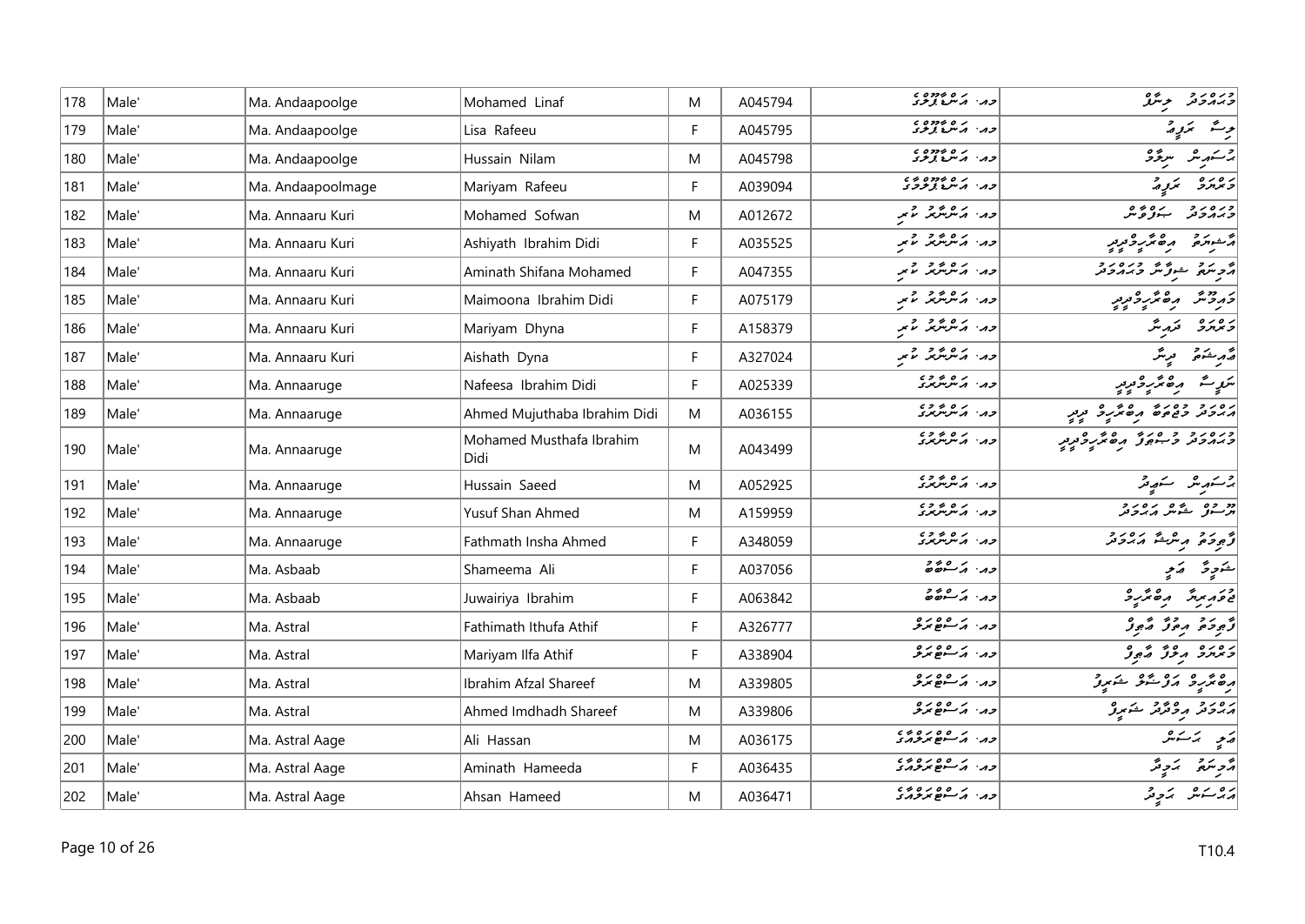| 204<br>Male'<br>Aishath Hameeda<br>F<br>A160124<br>Ma. Astral Aage<br>205<br>Ibrahim Firshan<br>A282829<br>Male'<br>Ma. Astral Aage<br>M<br>$\begin{array}{cc} c\leftrightarrow o\to o\circ\circ\\ s\to s\to e\to o\quad\wedge\circ\circ\circ \end{array}$<br>سترش<br>Aminath Shuha<br>F<br>206<br>Male'<br>A351151<br>Ma. Astral Aage<br>כני סייקע צ<br>207<br>Male'<br>Ma. Binkolhu<br>Mohamed Rasheed<br>A034294<br>M<br>כני סייקע צ<br>Male'<br>Ma. Binkolhu<br>Ahmed Shareef<br>A065518<br>208<br>M<br>כני סייקע צ<br>شەَ مېرىژ<br>F<br>209<br>Male'<br>Ma. Binkolhu<br>Mariyam Shareef<br>A071595<br>בני סייקע<br>F<br>Male'<br>Ma. Binkolhu<br>Aishath Shareef<br>A078647<br>210<br>כני סיתו צ<br>Male'<br>Ma. Binkolhu<br>Aminath Shareef<br>F<br>A078648<br>211<br>כגי סייקע צ<br>Abdullah Shareef<br>A089706<br>212<br>Male'<br>Ma. Binkolhu<br>M<br>ە ھەمگەر 25 سرىد<br>כני סיתנו ב<br>A089707<br>213<br>Male'<br>Ma. Binkolhu<br>Arifa Ibrahim Manik<br>F.<br>כני סיתו צ<br>ے مور <sup>9</sup><br>Adam Shareef<br>Ma. Binkolhu<br>A120473<br> 214<br>Male'<br>M<br>בני סייקות<br>Asima Shareef<br>F<br>Male'<br>Ma. Binkolhu<br>A120474<br>215<br>כני סייקע צ<br>Male'<br>Aishath Layal Rasheed<br>F.<br>A325521<br>216<br>Ma. Binkolhu<br>כני סיתמיל<br>Male'<br>Ma. Binkolhu<br>Ali Shareef<br>A325821<br>217<br>M<br>כני סיתו צ<br>$\mathsf F$<br>A329193<br>218<br>Male'<br>Ma. Binkolhu<br>Fathimath Yakhsha Mauroof<br>כומי שיתעית<br><i>ב</i> ומי שיתעיל<br>F.<br>A329748<br>219<br>Male'<br>Ma. Binkolhu<br>Ashiyath Shareef<br>כגי סייקע צ<br>Male'<br>Muslihath Shareef<br>A330184<br>220<br>Ma. Binkolhu<br>F.<br>בני סייקע<br>F.<br>A341578<br>221<br>Male'<br>Ma. Binkolhu<br>Zulaikha Shareef<br>ڪ مور <sup>9</sup><br>כני סיתו צ<br>Aslih Shareef<br>222<br>Male'<br>Ma. Binkolhu<br>A341581<br>M<br>כומי ים ייקע די<br>ڪ مور <sup>9</sup><br>223<br>Muslih Shareef<br>A341582<br>Male'<br>Ma. Binkolhu<br>M<br>حەر. ھەرچە ئى<br>224<br>Male'<br>Ma. Binmatheege<br><b>IBRAHIM WAHEED</b><br>A000539<br>M<br>حەر ئەھمىي ئە<br>225<br>Male'<br>Ali Rasheed<br>A042655<br>Ma. Binmatheege<br>M<br>  دړ٠ وه شرو <sub>و</sub> د<br>Male'<br>Fathimath Rasheeda<br>F.<br>A052768<br>226<br>Ma. Binmatheege<br>حەر. ھەيد <i>ە</i> ئ<br>Mohamed Ali<br>A059548<br>227<br>Male'<br>Ma. Binmatheege<br>M<br>رترمو<br>A062479<br>228<br>Male'<br>Ma. Binmatheege<br>Abdul Rasheed<br>M | 203 | Male' | Ma. Astral Aage | Hassan Hameed | M | A075445 | $\begin{array}{cc} c\leftrightarrow o\hspace{-.2cm}\rightarrow o\hspace{-.2cm}\rightarrow O\hspace{-.2cm}\rightarrow O\hspace{-.2cm}\rightarrow O\hspace{-.2cm}\rightarrow O\hspace{-.2cm}\rightarrow O\hspace{-.2cm}\rightarrow O\hspace{-.2cm}\rightarrow O\hspace{-.2cm}\rightarrow O\hspace{-.2cm}\rightarrow O\hspace{-.2cm}\rightarrow O\hspace{-.2cm}\rightarrow O\hspace{-.2cm}\rightarrow O\hspace{-.2cm}\rightarrow O\hspace{-.2cm}\rightarrow O\hspace{-.2cm}\rightarrow O\hspace{-.2cm}\rightarrow O\hspace{-.2cm}\rightarrow O\hspace{-.2cm}\rightarrow O\hspace{-.2cm}\rightarrow O\hspace{-.2cm}\rightarrow$ | پرستمبر   پرچمر                          |
|---------------------------------------------------------------------------------------------------------------------------------------------------------------------------------------------------------------------------------------------------------------------------------------------------------------------------------------------------------------------------------------------------------------------------------------------------------------------------------------------------------------------------------------------------------------------------------------------------------------------------------------------------------------------------------------------------------------------------------------------------------------------------------------------------------------------------------------------------------------------------------------------------------------------------------------------------------------------------------------------------------------------------------------------------------------------------------------------------------------------------------------------------------------------------------------------------------------------------------------------------------------------------------------------------------------------------------------------------------------------------------------------------------------------------------------------------------------------------------------------------------------------------------------------------------------------------------------------------------------------------------------------------------------------------------------------------------------------------------------------------------------------------------------------------------------------------------------------------------------------------------------------------------------------------------------------------------------------------------------------------------------------------------------------------------------------------------------------------------------------------------------------------------------------------------------------------------------------------------------------------------------------------------------------------------------------------------------------------------------------------------------------------------|-----|-------|-----------------|---------------|---|---------|-----------------------------------------------------------------------------------------------------------------------------------------------------------------------------------------------------------------------------------------------------------------------------------------------------------------------------------------------------------------------------------------------------------------------------------------------------------------------------------------------------------------------------------------------------------------------------------------------------------------------------|------------------------------------------|
|                                                                                                                                                                                                                                                                                                                                                                                                                                                                                                                                                                                                                                                                                                                                                                                                                                                                                                                                                                                                                                                                                                                                                                                                                                                                                                                                                                                                                                                                                                                                                                                                                                                                                                                                                                                                                                                                                                                                                                                                                                                                                                                                                                                                                                                                                                                                                                                                         |     |       |                 |               |   |         |                                                                                                                                                                                                                                                                                                                                                                                                                                                                                                                                                                                                                             | ړې شو پرېږ                               |
|                                                                                                                                                                                                                                                                                                                                                                                                                                                                                                                                                                                                                                                                                                                                                                                                                                                                                                                                                                                                                                                                                                                                                                                                                                                                                                                                                                                                                                                                                                                                                                                                                                                                                                                                                                                                                                                                                                                                                                                                                                                                                                                                                                                                                                                                                                                                                                                                         |     |       |                 |               |   |         |                                                                                                                                                                                                                                                                                                                                                                                                                                                                                                                                                                                                                             | رەترىر رىزىشىر                           |
|                                                                                                                                                                                                                                                                                                                                                                                                                                                                                                                                                                                                                                                                                                                                                                                                                                                                                                                                                                                                                                                                                                                                                                                                                                                                                                                                                                                                                                                                                                                                                                                                                                                                                                                                                                                                                                                                                                                                                                                                                                                                                                                                                                                                                                                                                                                                                                                                         |     |       |                 |               |   |         |                                                                                                                                                                                                                                                                                                                                                                                                                                                                                                                                                                                                                             | و څخه سرچ                                |
|                                                                                                                                                                                                                                                                                                                                                                                                                                                                                                                                                                                                                                                                                                                                                                                                                                                                                                                                                                                                                                                                                                                                                                                                                                                                                                                                                                                                                                                                                                                                                                                                                                                                                                                                                                                                                                                                                                                                                                                                                                                                                                                                                                                                                                                                                                                                                                                                         |     |       |                 |               |   |         |                                                                                                                                                                                                                                                                                                                                                                                                                                                                                                                                                                                                                             | ورەرو بەيدۇ                              |
|                                                                                                                                                                                                                                                                                                                                                                                                                                                                                                                                                                                                                                                                                                                                                                                                                                                                                                                                                                                                                                                                                                                                                                                                                                                                                                                                                                                                                                                                                                                                                                                                                                                                                                                                                                                                                                                                                                                                                                                                                                                                                                                                                                                                                                                                                                                                                                                                         |     |       |                 |               |   |         |                                                                                                                                                                                                                                                                                                                                                                                                                                                                                                                                                                                                                             | پرور خېږو                                |
|                                                                                                                                                                                                                                                                                                                                                                                                                                                                                                                                                                                                                                                                                                                                                                                                                                                                                                                                                                                                                                                                                                                                                                                                                                                                                                                                                                                                                                                                                                                                                                                                                                                                                                                                                                                                                                                                                                                                                                                                                                                                                                                                                                                                                                                                                                                                                                                                         |     |       |                 |               |   |         |                                                                                                                                                                                                                                                                                                                                                                                                                                                                                                                                                                                                                             | ر ه ر ه<br><del>ر</del> بربرگ            |
|                                                                                                                                                                                                                                                                                                                                                                                                                                                                                                                                                                                                                                                                                                                                                                                                                                                                                                                                                                                                                                                                                                                                                                                                                                                                                                                                                                                                                                                                                                                                                                                                                                                                                                                                                                                                                                                                                                                                                                                                                                                                                                                                                                                                                                                                                                                                                                                                         |     |       |                 |               |   |         |                                                                                                                                                                                                                                                                                                                                                                                                                                                                                                                                                                                                                             | ۇرمىشقى ھەمرۇ                            |
|                                                                                                                                                                                                                                                                                                                                                                                                                                                                                                                                                                                                                                                                                                                                                                                                                                                                                                                                                                                                                                                                                                                                                                                                                                                                                                                                                                                                                                                                                                                                                                                                                                                                                                                                                                                                                                                                                                                                                                                                                                                                                                                                                                                                                                                                                                                                                                                                         |     |       |                 |               |   |         |                                                                                                                                                                                                                                                                                                                                                                                                                                                                                                                                                                                                                             | أأترجم المتورد                           |
|                                                                                                                                                                                                                                                                                                                                                                                                                                                                                                                                                                                                                                                                                                                                                                                                                                                                                                                                                                                                                                                                                                                                                                                                                                                                                                                                                                                                                                                                                                                                                                                                                                                                                                                                                                                                                                                                                                                                                                                                                                                                                                                                                                                                                                                                                                                                                                                                         |     |       |                 |               |   |         |                                                                                                                                                                                                                                                                                                                                                                                                                                                                                                                                                                                                                             | أرة قرالله خوير                          |
|                                                                                                                                                                                                                                                                                                                                                                                                                                                                                                                                                                                                                                                                                                                                                                                                                                                                                                                                                                                                                                                                                                                                                                                                                                                                                                                                                                                                                                                                                                                                                                                                                                                                                                                                                                                                                                                                                                                                                                                                                                                                                                                                                                                                                                                                                                                                                                                                         |     |       |                 |               |   |         |                                                                                                                                                                                                                                                                                                                                                                                                                                                                                                                                                                                                                             | ەتىمىرىتى                                |
|                                                                                                                                                                                                                                                                                                                                                                                                                                                                                                                                                                                                                                                                                                                                                                                                                                                                                                                                                                                                                                                                                                                                                                                                                                                                                                                                                                                                                                                                                                                                                                                                                                                                                                                                                                                                                                                                                                                                                                                                                                                                                                                                                                                                                                                                                                                                                                                                         |     |       |                 |               |   |         |                                                                                                                                                                                                                                                                                                                                                                                                                                                                                                                                                                                                                             | پور ہ<br>پر تعری                         |
|                                                                                                                                                                                                                                                                                                                                                                                                                                                                                                                                                                                                                                                                                                                                                                                                                                                                                                                                                                                                                                                                                                                                                                                                                                                                                                                                                                                                                                                                                                                                                                                                                                                                                                                                                                                                                                                                                                                                                                                                                                                                                                                                                                                                                                                                                                                                                                                                         |     |       |                 |               |   |         |                                                                                                                                                                                                                                                                                                                                                                                                                                                                                                                                                                                                                             | ۇسىرۇ شكىرۇ                              |
|                                                                                                                                                                                                                                                                                                                                                                                                                                                                                                                                                                                                                                                                                                                                                                                                                                                                                                                                                                                                                                                                                                                                                                                                                                                                                                                                                                                                                                                                                                                                                                                                                                                                                                                                                                                                                                                                                                                                                                                                                                                                                                                                                                                                                                                                                                                                                                                                         |     |       |                 |               |   |         |                                                                                                                                                                                                                                                                                                                                                                                                                                                                                                                                                                                                                             | وأوجأهم كروفى برجيني                     |
|                                                                                                                                                                                                                                                                                                                                                                                                                                                                                                                                                                                                                                                                                                                                                                                                                                                                                                                                                                                                                                                                                                                                                                                                                                                                                                                                                                                                                                                                                                                                                                                                                                                                                                                                                                                                                                                                                                                                                                                                                                                                                                                                                                                                                                                                                                                                                                                                         |     |       |                 |               |   |         |                                                                                                                                                                                                                                                                                                                                                                                                                                                                                                                                                                                                                             | أتذموا المشتموقر                         |
|                                                                                                                                                                                                                                                                                                                                                                                                                                                                                                                                                                                                                                                                                                                                                                                                                                                                                                                                                                                                                                                                                                                                                                                                                                                                                                                                                                                                                                                                                                                                                                                                                                                                                                                                                                                                                                                                                                                                                                                                                                                                                                                                                                                                                                                                                                                                                                                                         |     |       |                 |               |   |         |                                                                                                                                                                                                                                                                                                                                                                                                                                                                                                                                                                                                                             | ه د د ده ده د دوه<br>ژبوده مرز شگ در برو |
|                                                                                                                                                                                                                                                                                                                                                                                                                                                                                                                                                                                                                                                                                                                                                                                                                                                                                                                                                                                                                                                                                                                                                                                                                                                                                                                                                                                                                                                                                                                                                                                                                                                                                                                                                                                                                                                                                                                                                                                                                                                                                                                                                                                                                                                                                                                                                                                                         |     |       |                 |               |   |         |                                                                                                                                                                                                                                                                                                                                                                                                                                                                                                                                                                                                                             | ۇشىركى شەيرۇ                             |
|                                                                                                                                                                                                                                                                                                                                                                                                                                                                                                                                                                                                                                                                                                                                                                                                                                                                                                                                                                                                                                                                                                                                                                                                                                                                                                                                                                                                                                                                                                                                                                                                                                                                                                                                                                                                                                                                                                                                                                                                                                                                                                                                                                                                                                                                                                                                                                                                         |     |       |                 |               |   |         |                                                                                                                                                                                                                                                                                                                                                                                                                                                                                                                                                                                                                             | وصورة المنابرة                           |
|                                                                                                                                                                                                                                                                                                                                                                                                                                                                                                                                                                                                                                                                                                                                                                                                                                                                                                                                                                                                                                                                                                                                                                                                                                                                                                                                                                                                                                                                                                                                                                                                                                                                                                                                                                                                                                                                                                                                                                                                                                                                                                                                                                                                                                                                                                                                                                                                         |     |       |                 |               |   |         |                                                                                                                                                                                                                                                                                                                                                                                                                                                                                                                                                                                                                             | نْرْحَمْرِدَّ شَمْرِرْ                   |
|                                                                                                                                                                                                                                                                                                                                                                                                                                                                                                                                                                                                                                                                                                                                                                                                                                                                                                                                                                                                                                                                                                                                                                                                                                                                                                                                                                                                                                                                                                                                                                                                                                                                                                                                                                                                                                                                                                                                                                                                                                                                                                                                                                                                                                                                                                                                                                                                         |     |       |                 |               |   |         |                                                                                                                                                                                                                                                                                                                                                                                                                                                                                                                                                                                                                             | وكبشعر                                   |
|                                                                                                                                                                                                                                                                                                                                                                                                                                                                                                                                                                                                                                                                                                                                                                                                                                                                                                                                                                                                                                                                                                                                                                                                                                                                                                                                                                                                                                                                                                                                                                                                                                                                                                                                                                                                                                                                                                                                                                                                                                                                                                                                                                                                                                                                                                                                                                                                         |     |       |                 |               |   |         |                                                                                                                                                                                                                                                                                                                                                                                                                                                                                                                                                                                                                             | ومبوري                                   |
|                                                                                                                                                                                                                                                                                                                                                                                                                                                                                                                                                                                                                                                                                                                                                                                                                                                                                                                                                                                                                                                                                                                                                                                                                                                                                                                                                                                                                                                                                                                                                                                                                                                                                                                                                                                                                                                                                                                                                                                                                                                                                                                                                                                                                                                                                                                                                                                                         |     |       |                 |               |   |         |                                                                                                                                                                                                                                                                                                                                                                                                                                                                                                                                                                                                                             | معتبرة كمبتر                             |
|                                                                                                                                                                                                                                                                                                                                                                                                                                                                                                                                                                                                                                                                                                                                                                                                                                                                                                                                                                                                                                                                                                                                                                                                                                                                                                                                                                                                                                                                                                                                                                                                                                                                                                                                                                                                                                                                                                                                                                                                                                                                                                                                                                                                                                                                                                                                                                                                         |     |       |                 |               |   |         |                                                                                                                                                                                                                                                                                                                                                                                                                                                                                                                                                                                                                             | كەن كەنشەتر<br>مۇ                        |
|                                                                                                                                                                                                                                                                                                                                                                                                                                                                                                                                                                                                                                                                                                                                                                                                                                                                                                                                                                                                                                                                                                                                                                                                                                                                                                                                                                                                                                                                                                                                                                                                                                                                                                                                                                                                                                                                                                                                                                                                                                                                                                                                                                                                                                                                                                                                                                                                         |     |       |                 |               |   |         |                                                                                                                                                                                                                                                                                                                                                                                                                                                                                                                                                                                                                             | تؤجوخا متمشيقه                           |
|                                                                                                                                                                                                                                                                                                                                                                                                                                                                                                                                                                                                                                                                                                                                                                                                                                                                                                                                                                                                                                                                                                                                                                                                                                                                                                                                                                                                                                                                                                                                                                                                                                                                                                                                                                                                                                                                                                                                                                                                                                                                                                                                                                                                                                                                                                                                                                                                         |     |       |                 |               |   |         |                                                                                                                                                                                                                                                                                                                                                                                                                                                                                                                                                                                                                             | و رە ر د<br><i>د بە</i> پەر              |
|                                                                                                                                                                                                                                                                                                                                                                                                                                                                                                                                                                                                                                                                                                                                                                                                                                                                                                                                                                                                                                                                                                                                                                                                                                                                                                                                                                                                                                                                                                                                                                                                                                                                                                                                                                                                                                                                                                                                                                                                                                                                                                                                                                                                                                                                                                                                                                                                         |     |       |                 |               |   |         |                                                                                                                                                                                                                                                                                                                                                                                                                                                                                                                                                                                                                             | ر ه وه ر<br>  پره تر پر شوتر             |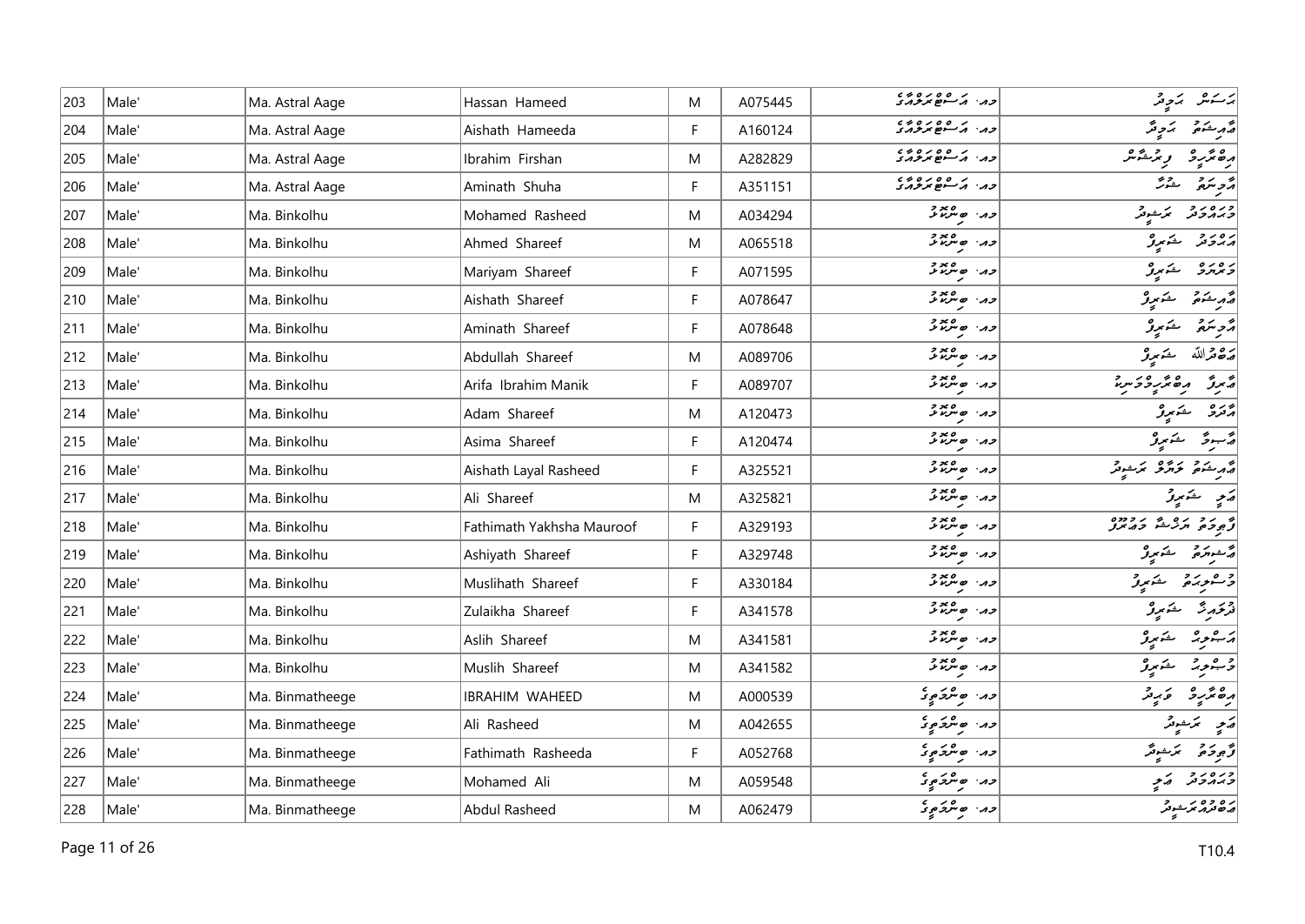| 229 | Male' | Ma. Binmatheege | Juliya Rasheed        | F           | A065882 | در. و شرق و د              | در پر کر شونر<br>محمر کر کر کے مق                            |
|-----|-------|-----------------|-----------------------|-------------|---------|----------------------------|--------------------------------------------------------------|
| 230 | Male' | Ma. Binmatheege | Shamoona Mohamed      | F           | A070876 | حەر. ھەرچە ئى              | ر و دور و ر و د و<br>شور پس کل تر بر امرو تر                 |
| 231 | Male' | Ma. Binmatheege | Abdul Latheef Mohamed | M           | A080056 | وړ٠ وه شر <sub>ونو ک</sub> | و ر ه ر و<br>تر پر ژ تر<br>ره وه د و<br>پره تر پر تر بو ژ    |
| 232 | Male' | Ma. Binmatheege | Mausooma Mohamed      | F           | A080162 | حەر. ھەيد <i>ە</i> ئ       | נכחו כנסנכ<br>כבי-יכ" במבע                                   |
| 233 | Male' | Ma. Binmatheege | Abdul Shukoor Mohamed | M           | A080263 | وړ٠ وه شر <sub>ونو ک</sub> | ره وه ردد و دره رو<br>پرهنرپر شونو کرد کر                    |
| 234 | Male' | Ma. Binmatheege | Mohamed Haneef        | M           | A086700 |                            | ورەرو ئەرو                                                   |
| 235 | Male' | Ma. Binmatheege | Ahmed Rasheed         | M           | A105204 | وړ٠ وه شر <sub>ونو ک</sub> | رەر ئەسىر<br>مەركى ئەسىر                                     |
| 236 | Male' | Ma. Binmatheege | Ahmed Mohamed         | M           | A105239 |                            | ג סגב בג סגב<br>הגבע בגהבע                                   |
| 237 | Male' | Ma. Binmatheege | Sarumeela Mohamed     | F           | A111313 | בו קייבקצ                  | הזקל בג'וני                                                  |
| 238 | Male' | Ma. Binmatheege | Abdul Matheen Mohamed | M           | A111318 | وړ٠ وه شر <sub>ونو ک</sub> | קס פסק סרים קרים קיבודי המודיק.<br>הסתיב בקיים המה בדיבודי ב |
| 239 | Male' | Ma. Binmatheege | Samveela Mohamed      | F           | A111319 | בו קייבקצ                  | شوه وبرەر د                                                  |
| 240 | Male' | Ma. Binmatheege | Abdhullah Alim Ali    | M           | A262362 | בו קייבקצ                  | مَدْهِ مِنْ اللَّهُ مَّرْدُ مَرْ                             |
| 241 | Male' | Ma. Binmatheege | Nahil Ziyad           | M           | A338934 | وړ٠ وه شره وي              | مدَّر و محمد م                                               |
| 242 | Male' | Ma. Binmatheege | Abdul Muizzi          | M           | A344072 | وړ٠ ومشري و                | , ם כפכת הש                                                  |
| 243 | Male' | Ma. Binmatheege | Shirmeena Mohamed     | F           | A344204 | وړ٠ وه شر <sub>ونو ک</sub> | شوپرو شر 1015<br>شوپرو شر و بر پروتر                         |
| 244 | Male' | Ma. Binmatheege | Shafa Rasheed         | F           | A344865 | בו קייבקצ                  | أحشوكم المخرجومر                                             |
| 245 | Male' | Ma. Binmatheege | Shifaza Rasheed       | F           | A344866 | בני פיתבת ב                | جوڙڻج - مَرَجومَر                                            |
| 246 | Male' | Ma. Binmatheege | Shafiu Rasheed        | M           | A344957 | בו י פיינבים ב             | مش <i>گور<sup>و</sup> برَ</i> منونر                          |
| 247 | Male' | Ma. Binmatheege | Shina Mohamed         | F           | A352686 | בו. פיינבית ב              | حديثر وره رو                                                 |
| 248 | Male' | Ma. Binmatheege | Muzna Ahmed           | F           | A353706 | בו קייבקצ                  | پرور و<br>د و م<br>حري مگر                                   |
| 249 | Male' | Ma. Binmatheege | Muaza Ahmed           | F           | A353707 | وړ٠ ومشري و                | ەر دىر<br>و پر پر<br>و پر مخ                                 |
| 250 | Male' | Ma. Binmatheege | Muaz Ahmed            | M           | A353709 | وړ٠ وه شره وي              | پروژو<br>و بر و<br>تر <i>ه</i> فر                            |
| 251 | Male' | Ma. Binmatheege | Maziya Ahmed          | $\mathsf F$ | A353710 | وړ٠ وه شر <sub>ونو ک</sub> | وحمير ممرد و                                                 |
| 252 | Male' | Ma. Binmatheege | Shafia Rasheed        | F           | A363958 | בו קייבקצ                  | لحكورة المركبوتر                                             |
| 253 | Male' | Ma. Binmatheege | Shifana Rasheed       | F           | A363959 | وړ٠ وه شو <sub>ک</sub> و   | الشوقر مگر مگر مشوقہ<br>اسٹوقر مگر مگر مشوقہ                 |
| 254 | Male' | Ma. Binmatheege | Asham Abdul Rasheed   | M           | A391064 | בו קייבקצ                  | د قراره ده ده در د                                           |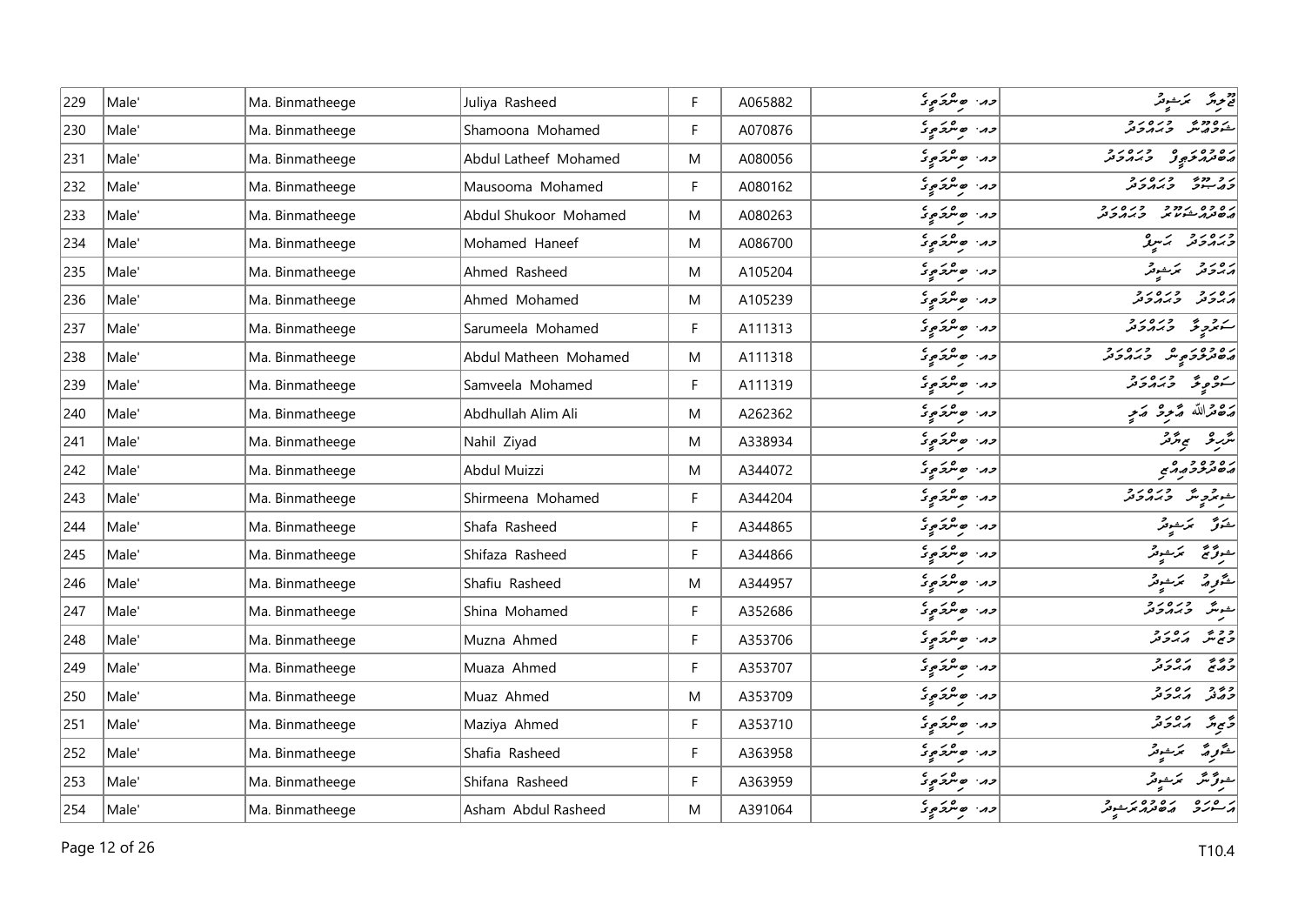| 255 | Male' | Ma. Binmatheege    | Ushiya Abdul Rasheed     | F.          | A391073 | وړ٠ وه شر <sub>کو</sub> و                |                                                       |
|-----|-------|--------------------|--------------------------|-------------|---------|------------------------------------------|-------------------------------------------------------|
| 256 | Male' | Ma. Crony          | Aminath Shaheedha        | F           | A038248 | احد ، عومير                              | أزويتم فيتمرش                                         |
| 257 | Male' | Ma. Crony          | Ahmed Faseel             | M           | A038357 | احد ، عوچمبر                             | بر ه بر د<br>م <i>. ب</i> ر <del>د</del> تر<br>ۇسبەقر |
| 258 | Male' | Ma. Crony          | Saudiyya Ali             | F           | A039469 | حەر ، ئاتتىپىر                           | شەھرە ئە ئە                                           |
| 259 | Male' | Ma. Crony          | Aishath Hudha            | $\mathsf F$ | A047420 | حەر ، ئاتتىپىر                           | وكرم شكوة المرتكز                                     |
| 260 | Male' | Ma. Crony          | Mariyam Ibthihaash Ali   | F           | A167157 | ۔<br>حەربە ئەتكەنىيە                     | دەرە مەھرىشى كېمىي                                    |
| 261 | Male' | Ma. Danka House    | Ahmed Zahir              | M           | A044237 | ورب کا سرا مرکز ک                        |                                                       |
| 262 | Male' | Ma. Danka House    | Fareedha Ali             | F           | A048155 | در ، ، شرار ده ه                         | ترىرىتر كەيپ                                          |
| 263 | Male' | Ma. Danka House    | Nazneen Hameed           | F           | A054822 | בו יציע אינגם                            | لترنج سربكر الكرج فكر                                 |
| 264 | Male' | Ma. Danka House    | Shiyama Mohamed          | F           | A055844 | בו יציעל הרבים                           | و رە ر د<br>تر پر تر تر<br>شەدگر گر                   |
| 265 | Male' | Ma. Danka House    | Ismail Shahid            | M           | A061006 | בו יציעל הרבים                           | ر جۇربۇ شېرىر                                         |
| 266 | Male' | Ma. Danka House    | Nahidha Mohamed          | F           | A061890 | בו יציעל הרבים                           | و ره ر و<br>تر پر تر تر<br>ىتزىرقىر                   |
| 267 | Male' | Ma. Danka House    | Nazim Umar               | M           | A086423 | در ، ، شرار د ه<br>در ، ، شرار شهر       | شمود المزائر                                          |
| 268 | Male' | Ma. Danka House    | Mariyam Zaha Zahir       | $\mathsf F$ | A332748 | בו יציעל המ                              | ى مەدە بىر ئىرىد                                      |
| 269 | Male' | Ma. Danka House    | Aishath Shadha Hussain   | F           | A336730 | <i>בו יציעל גר</i> ם                     | أأر شوه شوتر بر شور شر                                |
| 270 | Male' | Ma. Danka House    | Fathmath Lamya Imthiyaz  | $\mathsf F$ | A352350 | ورب کا سرا مرکز ک                        | وجوحهم محدثه مردم مهم                                 |
| 271 | Male' | Ma. Daylight Villa | Yoosuf Naleez            | M           | A022205 | در بيخ <sub>م</sub> قوم و                | دد وه سربولی                                          |
| 272 | Male' | Ma. Daylight Villa | Mohamed Ali Manik        | M           | A033563 | در ۽ ذريع وڏ                             | ورەرو كەردىر                                          |
| 273 | Male' | Ma. Daylight Villa | Afiya Nazlee             | F           | A034135 | در ۽ ذريع وڻ                             | أوزور متناهيج ميتني                                   |
| 274 | Male' | Ma. Daylight Villa | Aminath Nazly            | F.          | A043049 | در بيمور <u>ه</u> وځ                     | ومحر سنتملخ ومحروبه                                   |
| 275 | Male' | Ma. Daylight Villa | Mariyam Naazlee          | $\mathsf F$ | A049995 | در بيمور <u>ه</u> وځ                     | ر ه ر ه<br><del>د</del> بربرگ<br>يڑچ محر              |
| 276 | Male' | Ma. Daylight Villa | Asiya Nazlee             | F           | A054626 | در بيخ <sub>م</sub> قوم <sup>ق</sup> ومً | ومجسور مستنجع                                         |
| 277 | Male' | Ma. Daylight Villa | Hammad Ahmed             | M           | A059262 | در ۽ ذريع وڏ                             | ره ۶۶ - روبر و<br>برمرفر - مربر ور                    |
| 278 | Male' | Ma. Daylight Villa | Ahmed Yaamin Mohamed     | M           | A149729 | در بيخ <sub>م</sub> قوم و                | ן פיני הפית כממכת<br>המכת הפית כממכת                  |
| 279 | Male' | Ma. Daylight Villa | Fathimath Eemaau Mohamed | F           | A165634 | در ۽ ذريع وڏ                             | و دو مود دره دو                                       |
| 280 | Male' | Ma. Daylight Villa | Adam Igyaan Muhammad     | M           | A348682 | حەر، عجم خرىم ھوڭر                       | בנים הם כנסנים<br>הבקב הציתיות כמהכבק                 |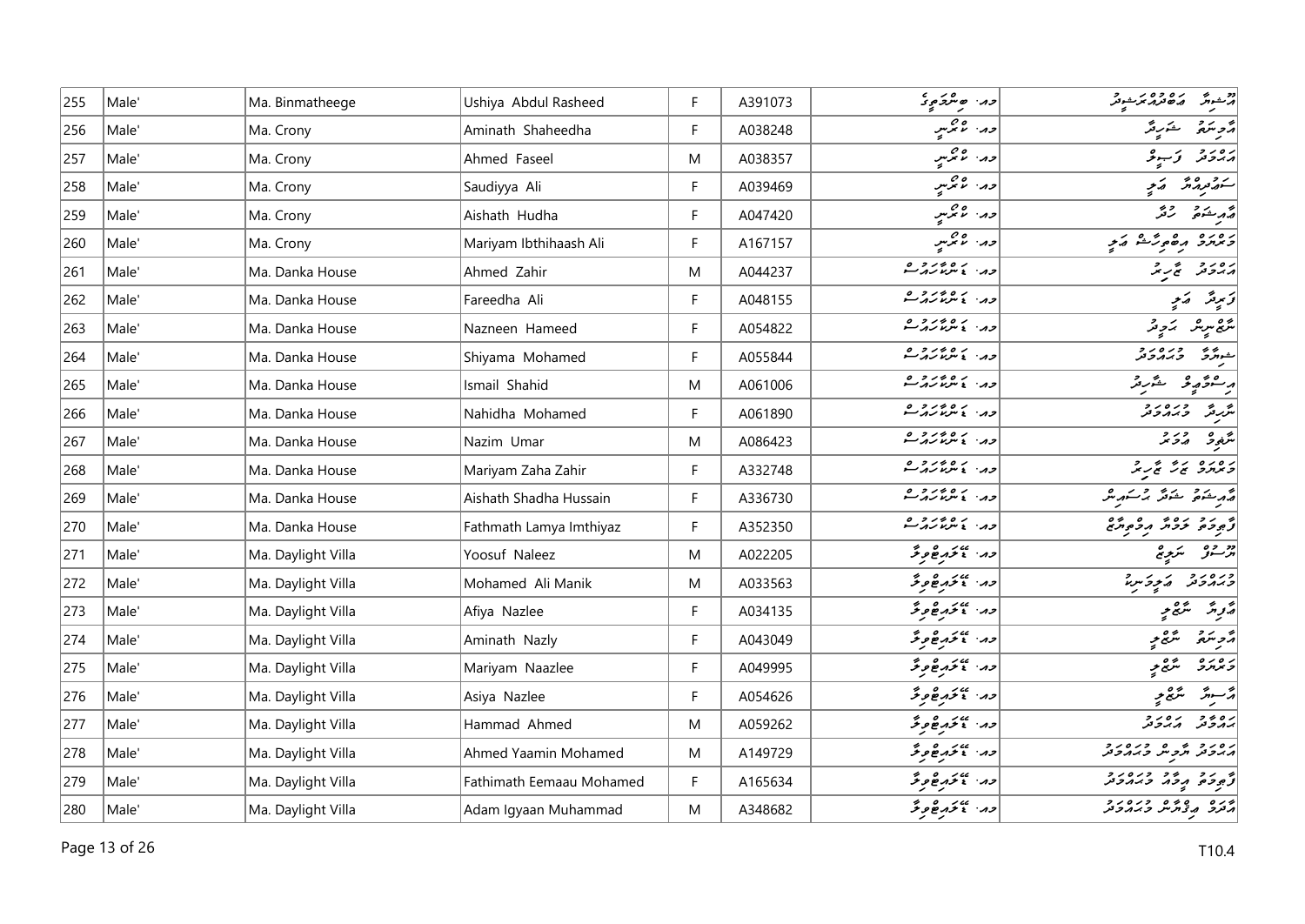| 281 | Male' | Ma. Dhilkushaage | Ahmed Athif                  | M           | A049880 | وړ٠ ترنوم شوء           | رەر ئەر                           |
|-----|-------|------------------|------------------------------|-------------|---------|-------------------------|-----------------------------------|
| 282 | Male' | Ma. Dhilkushaage | Mohamed Munish Athif         | M           | A061279 | وړ ورځه شو              | ورەرو وەھلىك مەدو                 |
| 283 | Male' | Ma. Dhilkushaage | Zahira Ali                   | F           | A078819 | وړ٠ ترور شر             | لتج سرنتمنه الأستحيا              |
| 284 | Male' | Ma. Dhilkushaage | Mariyam Athif                | F           | A079739 | وړ ورځه شو <sup>ي</sup> | رەرە ئەر                          |
| 285 | Male' | Ma. Dhilkushaage | Ali Muthrib Athif            | M           | A082090 | ود ويحدث                | ړې ده ده ړېږ                      |
| 286 | Male' | Ma. Dhilkushaage | Aishath Yusfa Athif          | F           | A094339 | وړ٠ ترور شری            | م د شرو و و و د و و               |
| 287 | Male' | Ma. Dhilkushaage | Aminath Thuhfa Athif         | F           | A306302 | وړ٠ ترور شری            | أأدبتهم وبالمحمد وأجول            |
| 288 | Male' | Ma. Dhilkushaage | Fathimath Mishya Athif       | F           | A331677 | وړ ورځه شو <sup>ي</sup> | توجدة وحشر مقور                   |
| 289 | Male' | Ma. Ever Bright  | Mohamed Shifaq Adam Naseer   | M           | A024528 | כו. הפיתם תום           | ورەرو جوڭ مەرە س.                 |
| 290 | Male' | Ma. Ever Bright  | Hawwa Zahira                 | F           | A024530 | בגי ג'פ גם ג'גם         | برە ئەربۇ                         |
| 291 | Male' | Ma. Ever Bright  | Mohamed Thowfeequ            | M           | A035352 | בגי גם בשיבגם           | כנסנכ נכנב                        |
| 292 | Male' | Ma. Ever Bright  | Fathimath Shifaana Thowfeequ | F           | A039844 | בגי ג'פ גם ג'גם         | ژُودَه شرزٌسٌ وَړُرٍ دُ           |
| 293 | Male' | Ma. Ever Bright  | Aminath Thaufeega            | $\mathsf F$ | A047997 | בגי גם בשיבה            | وحريتهم وأوقي                     |
| 294 | Male' | Ma. Ever Bright  | Aishath Ramiza               | F           | A047999 | בגי גם בשיבתם           | وأمر يشوقون وأرداخ                |
| 295 | Male' | Ma. Ever Bright  | Fathimath Shamha Adam Naseer | F           | A050250 | בגי גב בשיבגם           | و دو ده وده وده ترجیز             |
| 296 | Male' | Ma. Ever Bright  | Abdul Samad Ahmed            | M           | A051640 | בגי ג'פ גם ג'גם         | נסכם נגב נסגב<br>הסנקה-יכנק הגכנק |
| 297 | Male' | Ma. Ever Bright  | Suhail Ahmed                 | M           | A066999 | בגי הפיתם יבהם          | لتركيز كالمردو                    |
| 298 | Male' | Ma. Ever Bright  | Ismail Hisham                | M           | A309598 | בגי גם בשיבה            | ر قۇمۇ بىشۇ                       |
| 299 | Male' | Ma. Ever Bright  | Fathmath Ashwa Faheem        | F           | A309603 | בגי גם בשיבגם           | وٌجودَ ۾ ره ۽ وَرِدُ              |
| 300 | Male' | Ma. Ever Bright  | Mohamed Izman Suhail         | M           | A336123 | בגי גפינים בגם          | כנסגב פשם בנגב                    |
| 301 | Male' | Ma. Ever Bright  | Fathimath Imaan Suhail       | $\mathsf F$ | A336147 | בגי הפיתם יבהם          | وتجوده ودمر متزرو                 |
| 302 | Male' | Ma. Four Wings   | Mariyam Waheeda              | F           | A157730 | حەر، ئۇ ھەمدىك ھ        | د ۵ ره د کر تگر                   |
| 303 | Male' | Ma. Four Wings   | Aminath Shamkha Saudulla     | F           | A329164 | حەر، ئۇ جەمىگە شە       | وحريرة خوتى كروترالله             |
| 304 | Male' | Ma. Four Wings   | Ali Sameeh Saudulla          | M           | A338436 | حەر، بۇ ھەم ھەم ھ       | رَمِّ سَوِيْرٌ سَوَيْرَ اللّهِ    |
| 305 | Male' | Ma. Four Wings   | Ahmed Shamih Saudulla        | M           | A346825 | حەربى ئۇ ھەم ھەم ھە     | برەرو ھۇرو سەرولله                |
| 306 | Male' | Ma. Four Wings   | Mohamed Shanih Saudulla      | M           | A346887 | حەر بۇ ھەممى ھە         | ورەرو ئەسرە سەرواللە              |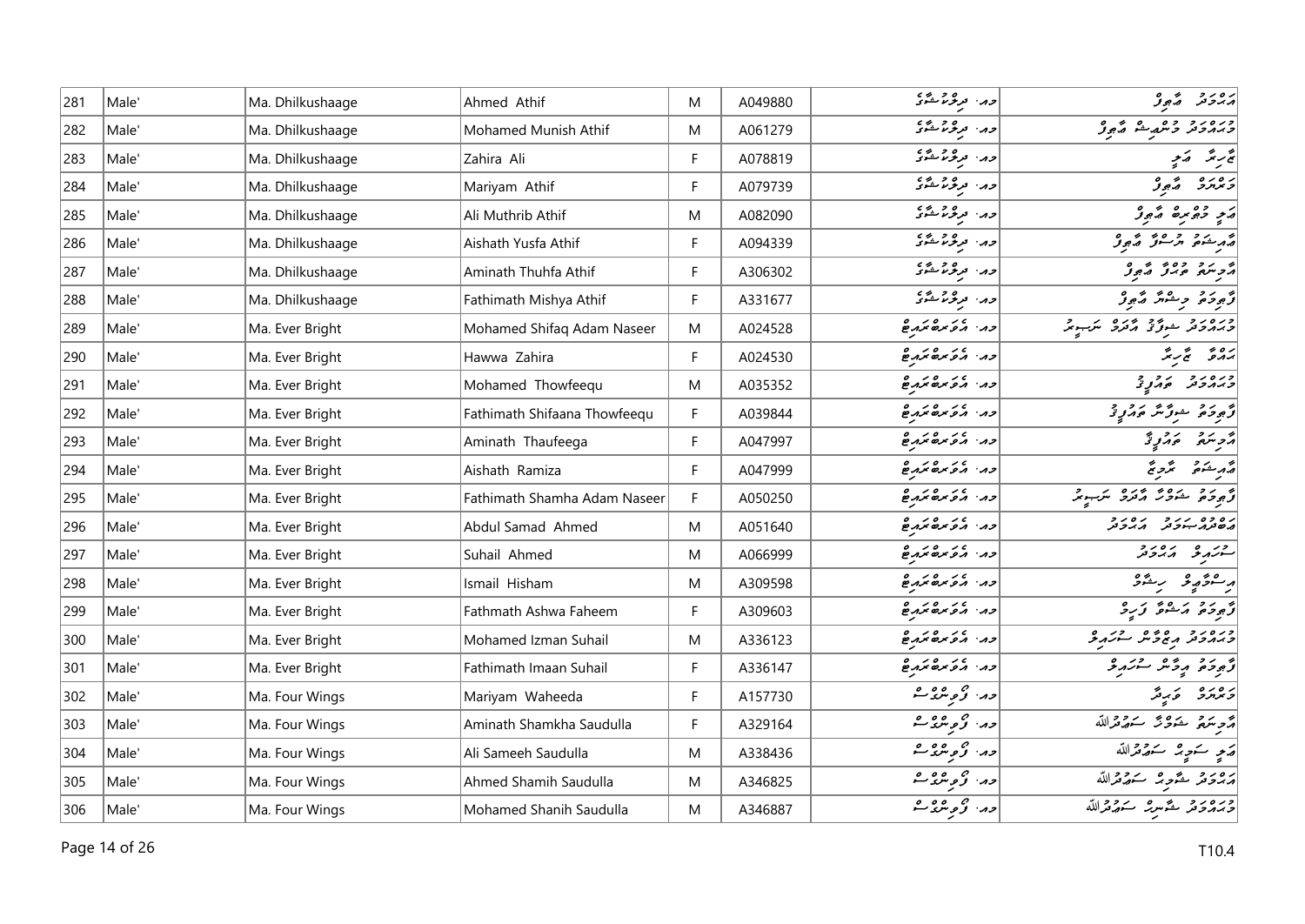| 307 | Male' | Ma. Four Wings             | Ibrahim Samaah      | M  | A372216 | در، ژوپروگ                      | سەۋر<br>ە ھې <sup>تى</sup> رى<br>مەھمەر                 |
|-----|-------|----------------------------|---------------------|----|---------|---------------------------------|---------------------------------------------------------|
| 308 | Male' | Ma. Four Wings             | Hussain Shaah       | M  | A389388 | حەر، بۇ ھەمىيە ھە               | جر شهر مشروع الشرح                                      |
| 309 | Male' | Ma. Four Wings             | Fathmath Shaikha    | F  | A389393 | حەر بۇ ھەم ھەم                  | وَجِعِدَةٍ حَمَدِيَّ                                    |
| 310 | Male' | Ma. Four Wings Hulhangubai | Sheereen            | F  | A067393 | حەر بى ھەر مەدىرىدى ھەر         | ے موسر<br>پر پر                                         |
| 311 | Male' | Ma. Glamour                | Ahmed Jawiz         | M  | A026906 | وړ کونځ <sub>مر</sub>           | پروژو<br>و ۔<br>قع ح                                    |
| 312 | Male' | Ma. Glamour                | Ahmed Sheeraz       | M  | A032714 | وړ وي.<br>وړ د <del>و</del> ونو | برەر دېم شومگنج                                         |
| 313 | Male' | Ma. Glamour                | Abdulla Waseem      | M  | A032747 | وړ وي د                         | مَدْهُ مَرْاللّه وَ سِورٌ                               |
| 314 | Male' | Ma. Glamour                | Hussain Azeem       | M  | A034658 | وړ وي.<br>وړ د <del>و</del> ونو | جستهر شد متنفج                                          |
| 315 | Male' | Ma. Glamour                | Mohamed Waseem      | M  | A035131 | وړ کوتونو                       | ورەرو رىدە                                              |
| 316 | Male' | Ma. Glamour                | Fathimath Hilmy     | F  | A061757 | وړ کونځ پر                      | قەدىق بىۋې                                              |
| 317 | Male' | Ma. Glamour                | Bashairu Waseem     | F  | A328144 | وړ وي د<br>ور د وگونو           | ەشگەر تەرە                                              |
| 318 | Male' | Ma. Hushaamin              | Aishath Juman       | F  | A036297 | در. گەشگەر بىر                  | و پر مر<br>مح شر<br>و مر شو د<br>مر                     |
| 319 | Male' | Ma. Hushaamin              | Aminath Shareef     | F  | A049355 | دە. رىشۇرىر                     | أأروبتهم المستمعر                                       |
| 320 | Male' | Ma. Hushaamin              | Hussain Husham      | M  | A055528 | وړ. رڅشو پر                     | ج سەر شەر جەشىنى يە                                     |
| 321 | Male' | Ma. Hushaamin              | Ibrahim Husham      | M  | A060704 | دە. رىقۇچىر                     | رەنزىرو رىشۇ                                            |
| 322 | Male' | Ma. Hushaamin              | Fathimath Juman     | F  | A063912 | دە. بۇ ھۇجەنگە                  | توجدة والمحاملة                                         |
| 323 | Male' | Ma. Hushaamin              | AMINATH ZAURA SALIM | F  | A167575 | دە. ئىشگىرىش                    | أأوسع بموتر كموو                                        |
| 324 | Male' | Ma. Irudheymaage           | Mariyam Haleem      | F. | A011183 | وړ٠ د برترونۍ                   | دەرە بەدە                                               |
| 325 | Male' | Ma. Irudheymaage           | Aminath Haleem      | F  | A011184 | وړ٠ د بر بر درو د               | برَمٍوْد<br>لجمحر يئرو                                  |
| 326 | Male' | Ma. Irudheymaage           | Ismail Haleem       | M  | A011185 | כו. ו במיכז                     | ر جۇرپى ئېرو                                            |
| 327 | Male' | Ma. Irudheymaage           | Ibrahim Haleem      | M  | A011186 | כוזי וקיבעקים<br>כוזי וקיבעבים  | وهتر و روو                                              |
| 328 | Male' | Ma. Irudheymaage           | Mohamed Haleem      | M  | A038096 | כוזי וקיבעקים<br>כוזי וקיבעבים  | ورەرو رو                                                |
| 329 | Male' | Ma. Irudheymaage           | Aishath Manike      | F  | A043971 | وړ٠ د برترون                    | ۇ مەسكەت ئەرىكى<br>مەس                                  |
| 330 | Male' | Ma. Kalhufehige            | Hussain Niyaz       | M  | A032640 | دړ. غوړې دی                     | ير سكور مثل المسترجي                                    |
| 331 | Male' | Ma. Kalhufehige            | Aishath Shifaly     | F. | A032653 | <br>  <i>دە ئاندۇرى</i>         | و<br>مرید شور شور شور شور کرد.<br>مرید شور شور کرد کرد. |
| 332 | Male' | Ma. Kalhufehige            | Fathimath Shifau    | F  | A032654 | وړې ترکوي کو                    | قرم و المعرفية                                          |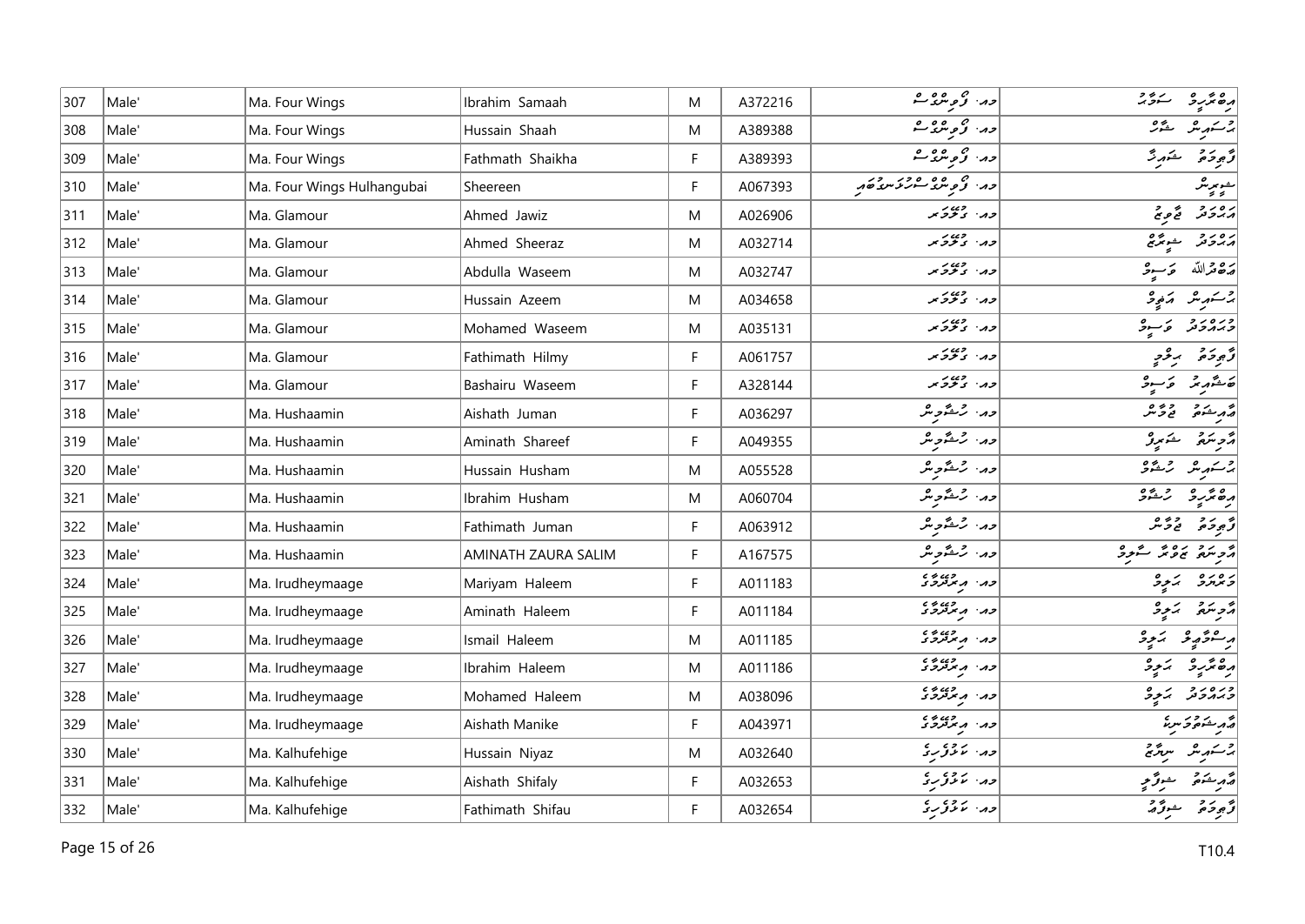| 333 | Male' | Ma. Kalhufehige    | Ismail Naveez          | M           | A032655 | دړ٠ تا نوتو پرتو                        | ىر شۇ <sub>م</sub> ۇ ئىرىمى<br>ر                        |
|-----|-------|--------------------|------------------------|-------------|---------|-----------------------------------------|---------------------------------------------------------|
| 334 | Male' | Ma. Kalhufehige    | Khairunnisa Adam       | F           | A032656 | دړې ترونو کړي                           | زر ده سر پره                                            |
| 335 | Male' | Ma. Kalhufehige    | Jaufar Shafeeu         | M           | A053753 | دە. ئانزۇرى                             | ر در د<br>به در شکوه                                    |
| 336 | Male' | Ma. Kalhufehige    | Ahmed Shifan           | M           | A078462 | دړې تا نوټورنۍ                          | رەرد ھۆر<br>مەدىر ھۆر                                   |
| 337 | Male' | Ma. Kalhufehige    | Hassan Shiyaz          | M           | A081549 | در بردی ،                               | ىز سەش سىيەتىرى<br>مە                                   |
| 338 | Male' | Ma. Kalhufehige    | Afeefa Shafeeu         | $\mathsf F$ | A132918 | دە . ئانگۈرى                            | أَمَرُوِرٌ الشَّوَرِمُ                                  |
| 339 | Male' | Ma. Kalhufehige    | Mariyam Idrees         | F           | A159194 | حەر، ئىگەنى ئى<br>جەر، ئىگەنى ئى        | ويمهرو مرتزبر و                                         |
| 340 | Male' | Ma. Kalhufehige    | Ibrahim Shaheer        | M           | A339897 | دە بە ئۇرى                              | رەنزىر ئىرىز                                            |
| 341 | Male' | Ma. Kalhufehige    | Hussain Shavin Mohamed | M           | A339898 | دړې تاندونږ                             | ج کے مربان کے ویر وزیر دیں                              |
| 342 | Male' | Ma. Kalhufehige    | Hassan Ali             | M           | A357166 | دړې تا ترو د رو                         | پرستانش اړې په                                          |
| 343 | Male' | Ma. Kismiree Villa | Mohamed Maniku         | M           | A068161 | دە. بەسىۋىروقە                          | כנסנכנק<br>כגובנקבית                                    |
| 344 | Male' | Ma. Kismiree Villa | Hussain Agil           | M           | A075386 | دە ، بەسەد برە دې<br>مەمىرىيە           | جاسكر مثر الحجافج فحر                                   |
| 345 | Male' | Ma. Kismiree Villa | Aminath Fazila         | F           | A111828 | -<br>در الاس دیده د                     | مەر ئىكى ئۇسۇ                                           |
| 346 | Male' | Ma. Kismiree Villa | Fathimath Agila        | $\mathsf F$ | A354585 | دە. ب <sub>ې</sub> ش <sub>و</sub> برە ۋ | وٌوِدَهُ الْمُتِرَّدُّ                                  |
| 347 | Male' | Ma. Kismireege     | Juwairiya Ahmed        | F           | A037065 | حەر، ب <sub>ې</sub> شو بېرى<br>مە       | ور برگر كرورو<br>موسيرگر كربروتر                        |
| 348 | Male' | Ma. Kismireege     | Jumail Ahmed           | M           | A060759 | حەر، ب <sub>ې</sub> شو بېرى<br>مەن      |                                                         |
| 349 | Male' | Ma. Kismireege     | Jinah Ahmed            | M           | A147072 | حەر، ب <sub>ې</sub> شو بېرى<br>م        | بے شرکت مرکز دیگر<br>ایم شرکت مرکز تر                   |
| 350 | Male' | Ma. Maafaalha      | Mariyam Umar Fulhu     | F           | A022143 | وړ ژور                                  | ן סקס - כן ככב<br><mark>כאונכ - וג</mark> באנג          |
| 351 | Male' | Ma. Maafaalha      | Hussain Yaeesh Ashir   | M           | A336231 | وە بۇ ئى                                | ج سکه شهر مرکب استاد می کنید می                         |
| 352 | Male' | Ma. Maafaalha      | Ahmed Aaish Ashir      | M           | A336237 | وړ . وٌ تٌوَ تو                         | גפנד הוקים הבית                                         |
| 353 | Male' | Ma. Onyx           | Saeeda Hussain         | F           | A033977 | دە. ئېسرىي<br>مە                        | سكم يتكر المرسكر السرائيل                               |
| 354 | Male' | Ma. Onyx           | Hussain Khalid         | M           | A034411 | دە. ئ <sup>ې</sup> سرىئات               | رج سکه سنگه می شود.                                     |
| 355 | Male' | Ma. Onyx           | Fathimath Izra Ahmed   | F           | A064801 | حەر بە ئەسرىما م                        | و وده می ته مدون                                        |
| 356 | Male' | Ma. Onyx           | Aishath Azhoora Ahmed  | F           | A080888 | حەر بە ئەسرىر ئ                         | ه مشوه به دوده بره برد د<br>مگهر شوه به مشور بر بربروتر |
| 357 | Male' | Ma. Onyx           | Aminath Izana Ahmed    | F           | A081664 | حەر بە ئىبرىم م                         | أأديتهم أرفده أرورد                                     |
| 358 | Male' | Ma. Onyx           | Mohamed Aryn Afeef     | M           | A144091 | حەر بە ئەرىر ئ                          | ورەرو رىرىگە مەر 3                                      |
|     |       |                    |                        |             |         |                                         |                                                         |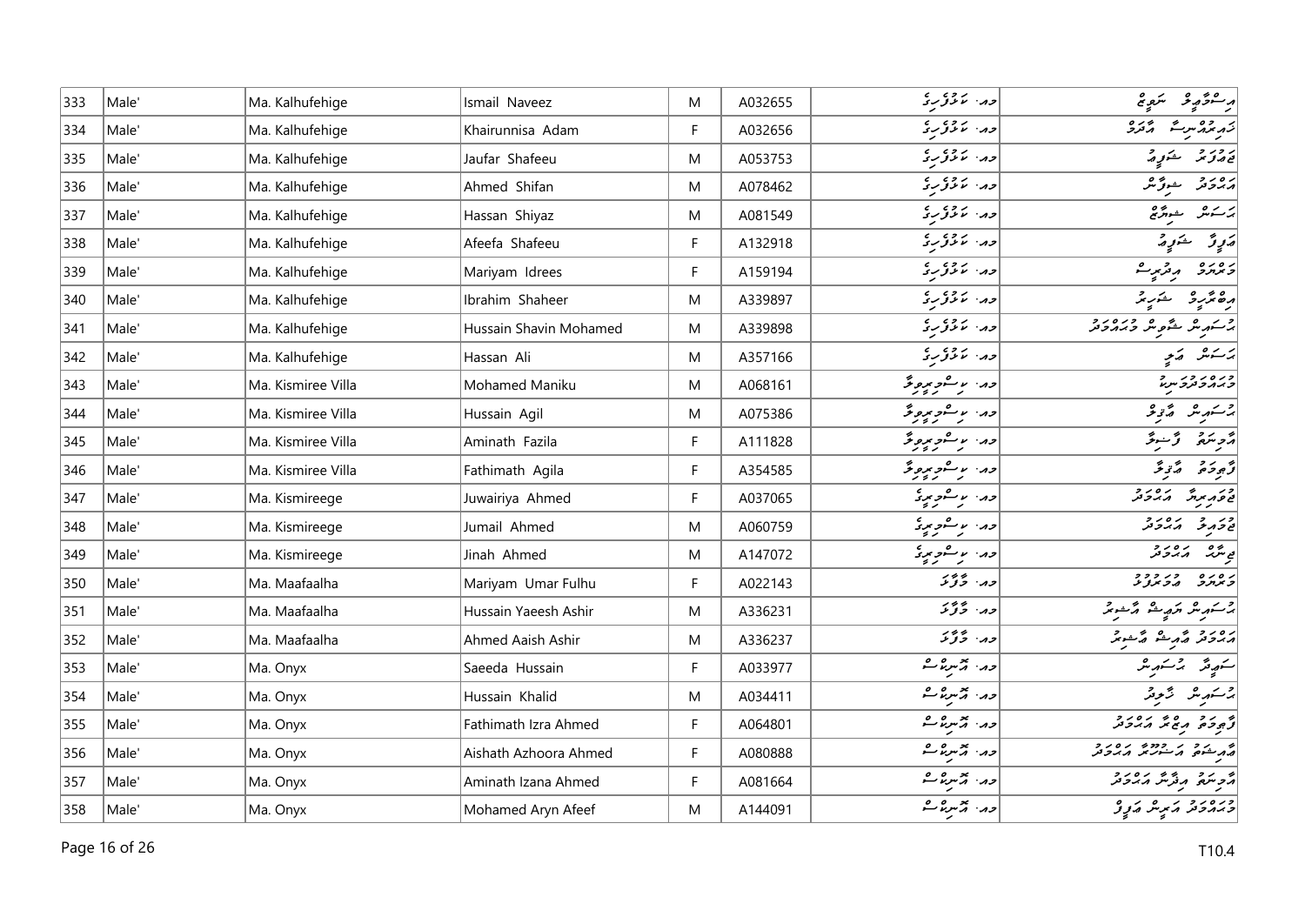| 359 | Male' | Ma. Onyx          | Mohamed Arham Ibrahim<br>Rasheed | M  | A167067 | $ z\rangle$                                                                                                                                                                                                        | وره دو ره ره و هر و مرشود                   |
|-----|-------|-------------------|----------------------------------|----|---------|--------------------------------------------------------------------------------------------------------------------------------------------------------------------------------------------------------------------|---------------------------------------------|
| 360 | Male' | Ma. Orchidge      | HUSSAIN IQBAL                    | M  | A023596 | בו היישיב                                                                                                                                                                                                          | جسكر شرقه وتحقظ                             |
| 361 | Male' | Ma. Orchidge      | Nadheema Ibrahim                 | F  | A025980 | בו היו י                                                                                                                                                                                                           | سَمِرِدَ مەھەرد                             |
| 362 | Male' | Ma. Orchidge      | Fathimath Nasha Waseem           | F  | A332389 | 5.20010                                                                                                                                                                                                            | وٌ و د و الرک کا داده ا                     |
| 363 | Male' | Ma. Pears         | Liusha Ahmed                     | F  | A033322 | دە. بۇرگەر <u>م</u>                                                                                                                                                                                                | ودور ده در د                                |
| 364 | Male' | Ma. Pears         | Ahmed Maniku                     | M  | A042662 | ور. بۇرگىرىش                                                                                                                                                                                                       | ر ہ ر د ر<br>ג پر تر تر تر س                |
| 365 | Male' | Ma. Pears         | Mohamed Ahmed Manik              | Μ  | A062521 | ور. بې تمرے                                                                                                                                                                                                        | כנסנכ נסנכנית.<br>בגתכת תגכתכיתיו           |
| 366 | Male' | Ma. Pears         | Aleefa Ahmed                     | F. | A065942 | ور. بۇرگەر ھ                                                                                                                                                                                                       | ړېو پرورو                                   |
| 367 | Male' | Ma. Pears         | Hussain Ahmed Maniku             | Μ  | A081716 | ور. بۇرگەر ھ                                                                                                                                                                                                       | ב הוקייר והכנביתי                           |
| 368 | Male' | Ma. Pears         | Aishath Ahmed                    | F. | A081717 | ور. بۇرگىرى                                                                                                                                                                                                        | وكرشوة دورة                                 |
| 369 | Male' | Ma. Pears         | Fathimath Anoosha Ahmed          | F. | A122909 | ور. بۇرگىرىش                                                                                                                                                                                                       | و د د درود ده د د                           |
| 370 | Male' | Ma. Pears         | Fathimath Rashfa Ibrahim         | F  | A144537 | جەر، بۇرگەرگ                                                                                                                                                                                                       | ژ <sub>ەخە</sub> ئەشرىم ھۆرۈ                |
| 371 | Male' | Ma. Pears         | Amany Abdulla Arif               | F. | A340191 | در، بې تمریب                                                                                                                                                                                                       | رَدَّسٍ رَءْ تَدَاللَّهُ رَّسِرُ            |
| 372 | Male' | Ma. Pears         | Ainy Abdulla Arif                | F  | A340193 | حەر، بۇرگىرىشە                                                                                                                                                                                                     | أصهر سير وكافته الله ومحمد ومحتفظ           |
| 373 | Male' | Ma. Pears         | Adhha Abdulla Arif               | F. | A340240 | ور. بۇرگىرىش                                                                                                                                                                                                       | بروم بروترالله ومرو                         |
| 374 | Male' | Ma. Ranmuiyge     | Athif Rasheed                    | M  | A034980 | ر ۵۶۵ ده<br>وړ کرسرچ وی                                                                                                                                                                                            | مەموق ئىمشوقر                               |
| 375 | Male' | Ma. Ranmuiyge     | <b>Dhanish Athif Rasheed</b>     | M  | A150010 | ر ۵۶۵ ده<br>وړ کورونونو و                                                                                                                                                                                          | تكرس الملح والمحر المحر المحر والمحر والمحر |
| 376 | Male' | Ma. Rose Burn     | Ahmed Ali Didi                   | M  | A012825 | وړ٠ کړه پر پر پر                                                                                                                                                                                                   | رەر ئەرىرىر                                 |
| 377 | Male' | Ma. Rose Burn     | Aminath Ahmed Didi               | F. | A091931 | وړ· می څو ته پر ټر                                                                                                                                                                                                 |                                             |
| 378 | Male' | Ma. Rose Burn     | Ismail Ahmed Didi                | M  | A091932 | وړ٠ مرغ ځمرش                                                                                                                                                                                                       | وكوكرو ووكوكرو                              |
| 379 | Male' | Ma. Sadhara       | Hamida Adam                      | F. | A047863 | وە سەترىر                                                                                                                                                                                                          | پڑونڈ گرنرو                                 |
| 380 | Male' | Ma. Saeed Vaadhee | Mohamed Saeed                    | M  | A115754 | وە · سەرەترەڭ بېر                                                                                                                                                                                                  | ورەرو بەر                                   |
| 381 | Male' | Ma. Saeed Vaadhee | Ibrahim Mohamed Saeed            | M  | A252974 | دە سەرپەردۇر                                                                                                                                                                                                       | مەھەر دەر دەر دەر بەر                       |
| 382 | Male' | Ma. Serene        | Aishath Shereen                  | F. | A046988 | حەر، سومېرىگر<br>ئ                                                                                                                                                                                                 | ۇرشۇم شېرىر                                 |
| 383 | Male' | Ma. Shabaabu      | Azumiyya Ibrahim                 | F. | A071882 | $\stackrel{\scriptscriptstyle{2}}{\scriptscriptstyle{\infty}}\stackrel{\scriptscriptstyle{2}}{\scriptscriptstyle{\infty}}\stackrel{\scriptscriptstyle{2}}{\scriptscriptstyle{\infty}}$ . A $\scriptscriptstyle{2}$ | גי היה הסתניב                               |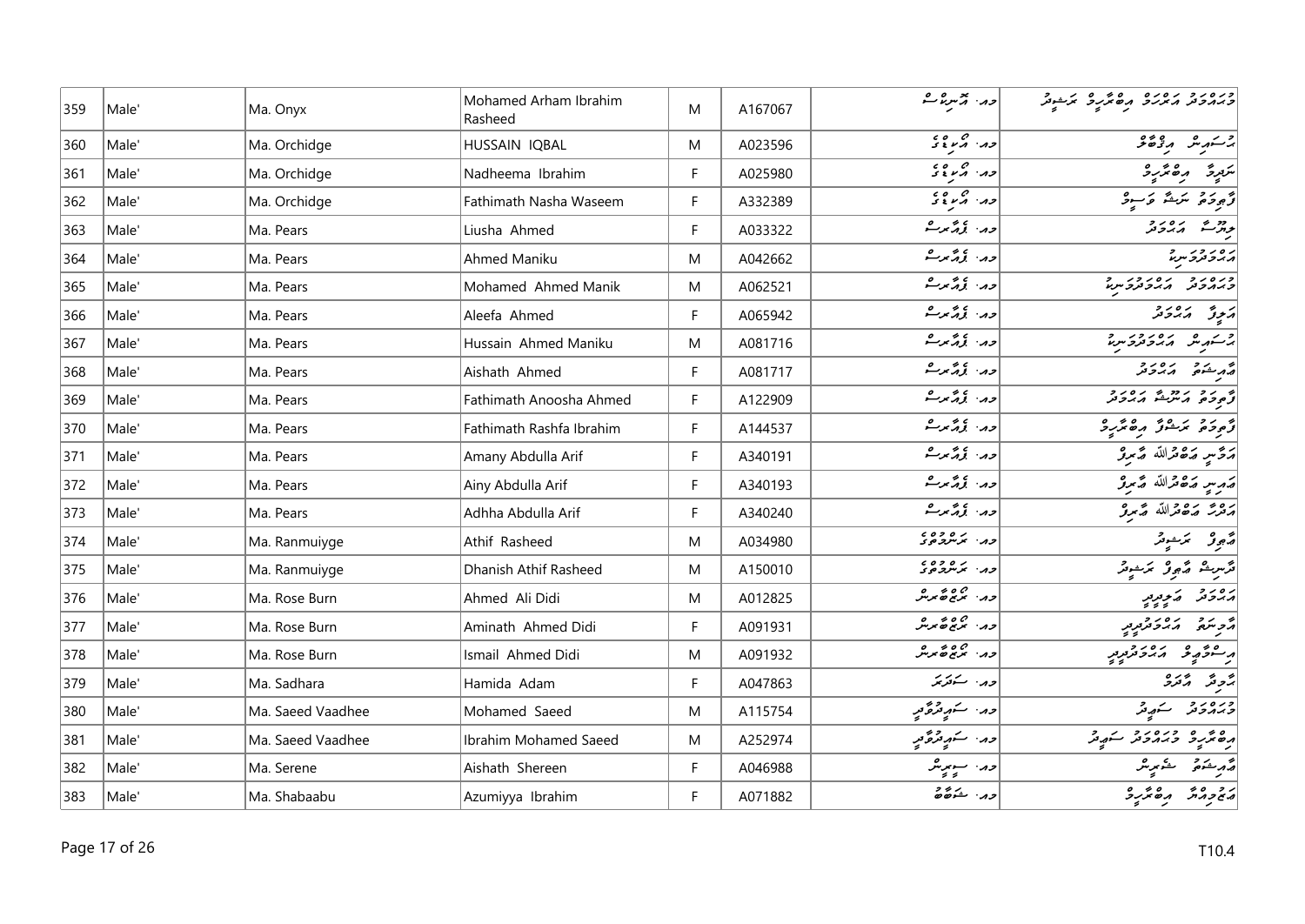| 384 | Male' | Ma. Shabaabu       | MOHAMED IKLEEL               | M | A092537 | ืออั๊๊๊๊ะ - ภร                                                                                                                                                                                                     | و رە ر د<br><i>د بر</i> گرىز<br>ەر ئەمەيەتى |
|-----|-------|--------------------|------------------------------|---|---------|--------------------------------------------------------------------------------------------------------------------------------------------------------------------------------------------------------------------|---------------------------------------------|
| 385 | Male' | Ma. Shabaabu       | Ahmed Faris                  | M | A153578 | $\stackrel{\scriptscriptstyle 7}{\circ} \stackrel{\scriptscriptstyle 6}{\circ} \stackrel{\scriptscriptstyle 1}{\circ} \cdot$ $\scriptscriptstyle \nearrow$ $\scriptscriptstyle 7$                                  | ۇ ئىرىشە<br>بروبر و                         |
| 386 | Male' | Ma. Shabaabu       | Fathimath Laisha             | F | A261008 | $\stackrel{\scriptscriptstyle{2}}{\scriptscriptstyle{\infty}}\stackrel{\scriptscriptstyle{2}}{\scriptscriptstyle{\infty}}\stackrel{\scriptscriptstyle{2}}{\scriptscriptstyle{\infty}}$ . A $\scriptscriptstyle{2}$ | توجوخو بمراك                                |
| 387 | Male' | Ma. Shabaabu       | Aishath Rasha                | F | A320155 | $\frac{2}{3}$ $\frac{2}{3}$ $\frac{2}{3}$ $\frac{2}{3}$ $\frac{2}{3}$ $\frac{2}{3}$ $\frac{2}{3}$ $\frac{2}{3}$ $\frac{2}{3}$ $\frac{2}{3}$                                                                        | ۇرىشكى كرىش                                 |
| 388 | Male' | Ma. Shabaabu       | Ismail Waaris                | M | A333731 | $\overset{\scriptscriptstyle{2}}{\overset{\scriptscriptstyle{6}}{\circ}}\overset{\scriptscriptstyle{6}}{\overset{\scriptscriptstyle{6}}{\circ}}\overset{\scriptscriptstyle{7}}{\cdots}$                            | ر جۇيۇ قەرب                                 |
| 389 | Male' | Ma. Shabaabu Hiyaa | Fathimath Mohamed            | F | A082736 | ور. ئەھ ھەر                                                                                                                                                                                                        | و د وره در د                                |
| 390 | Male' | Ma. Shabaabu Hiyaa | Ibrahim Shareef              | M | A320719 | ور. ځوڅ د گر                                                                                                                                                                                                       | ەرھەترىر <sup>ى</sup><br>ے موثر             |
| 391 | Male' | Ma. Shabaabu Hiyaa | Aishath Eenas                | F | A352713 | ور. ئەھ ھەر                                                                                                                                                                                                        |                                             |
| 392 | Male' | Ma. Shabaabu Hiyaa | Mariyam Eman                 | F | A367337 | ور. ځوڅ رگه                                                                                                                                                                                                        | ويوبره<br>بەيۋىتر                           |
| 393 | Male' | Ma. Shabaabu Hiyaa | Aleef Shareef                | M | A371669 | ور. ځوه ه رنگ                                                                                                                                                                                                      | أرووق المشامورة                             |
| 394 | Male' | Ma. Thaalin        | Ibrahim Mohamed              | M | A038528 | دە. ئۇمەش                                                                                                                                                                                                          | ارەتمەر<br>و رە ر د<br>تر پر پر تر          |
| 395 | Male' | Ma. Thaalin        | Mohamed Ziya                 | M | A059218 | دە. ئۇمەش                                                                                                                                                                                                          | و ر ه ر د<br>تر پر ژ تر<br>سندوگر           |
| 396 | Male' | Ma. Thaalin        | Aishath Musheera             | F | A059235 | حەر، ئۇم <sub>رىش</sub>                                                                                                                                                                                            | و مرکز در<br>مرکز مشکور<br>ترحسو تمر        |
| 397 | Male' | Ma. Thaalin        | Aminath Sa'aadha             | F | A067802 | دە. ئۇمەش                                                                                                                                                                                                          | سەھەتىر<br>پ <sup>ر</sup> تر سرچ            |
| 398 | Male' | Ma. Udu Villa      | Aishath Sabah                | F | A024703 | در. رقم و څ                                                                                                                                                                                                        | ړُ د ده ده د                                |
| 399 | Male' | Ma. Udu Villa      | Naseema Ibrahim Manik        | F | A052726 | رو. دڏورمُ                                                                                                                                                                                                         | ە ھەتئەر 25 سرىر<br>م<br>ىئرسىدۇ            |
| 400 | Male' | Ma. Udu Villa      | Yousuf Yuhaan Athif          | M | A350736 | دە. دېموگ                                                                                                                                                                                                          | ח כם חדשים שים<br>תי-ת תי-ת הם צ            |
| 401 | Male' | Ma. Udu Villa      | Mariyam Luha Athif           | F | A350737 | در. مؤوفر                                                                                                                                                                                                          | גם גם גבוב הם ב                             |
| 402 | Male' | Ma. Udu Villa      | Umar Maain Athif             | M | A350739 | در. رقم و ژ                                                                                                                                                                                                        | ړو پر د پر ړيږ                              |
| 403 | Male' | Ma. Underpool-Aage | Ibrahim Riyaz                | M | A012588 | ر ۵ و ۵ و و و ۵<br>وړ ۰ د سره و څرمري                                                                                                                                                                              | ەرھەتمەر 2<br>ر<br>ىروگرىشە                 |
| 404 | Male' | Ma. Underpool-Aage | Ahmed Tholal                 | M | A027682 | ر ۵ و ۵۶۶۶ و د<br>د د ۱۰ د سره بومړي                                                                                                                                                                               | رەر دىرە<br>مەدىر بو <del>گ</del> ر         |
| 405 | Male' | Ma. Underpool-Aage | Mohamed Rafeeu               | M | A062692 | ر ۵ و ۵۶۶۶<br>د د که سره بوم د ۱۶                                                                                                                                                                                  | ورەر دىرو                                   |
| 406 | Male' | Ma. Underpool-Aage | Ali Miuthaf                  | M | A070849 | ر ۲۵۶۶۶۵ و ده<br>د د که سره و مردر د                                                                                                                                                                               | أمجمع ومهجو                                 |
| 407 | Male' | Ma. Underpool-Aage | Aishath Riza                 | F | A096911 | ر ۵ و ۵۶۶۶<br>دړ که سره و څرور د                                                                                                                                                                                   | ۇرىشكى مرىگ                                 |
| 408 | Male' | Ma. Vaimatheege    | Mohamed Muja                 | M | A041280 | وړ٠ وَږوَم <sub>وٍ</sub> ءَ                                                                                                                                                                                        | و ر ه ر د<br>تر پر ژ تر<br>رحمح             |
| 409 | Male' | Ma. Vaimatheege    | Mariyam Lisha Ibrahim Khalid | F | A041281 | وړ٠ وَروم <sub>و</sub> ء                                                                                                                                                                                           | دەرە برېش مەھرىرى دىگرى                     |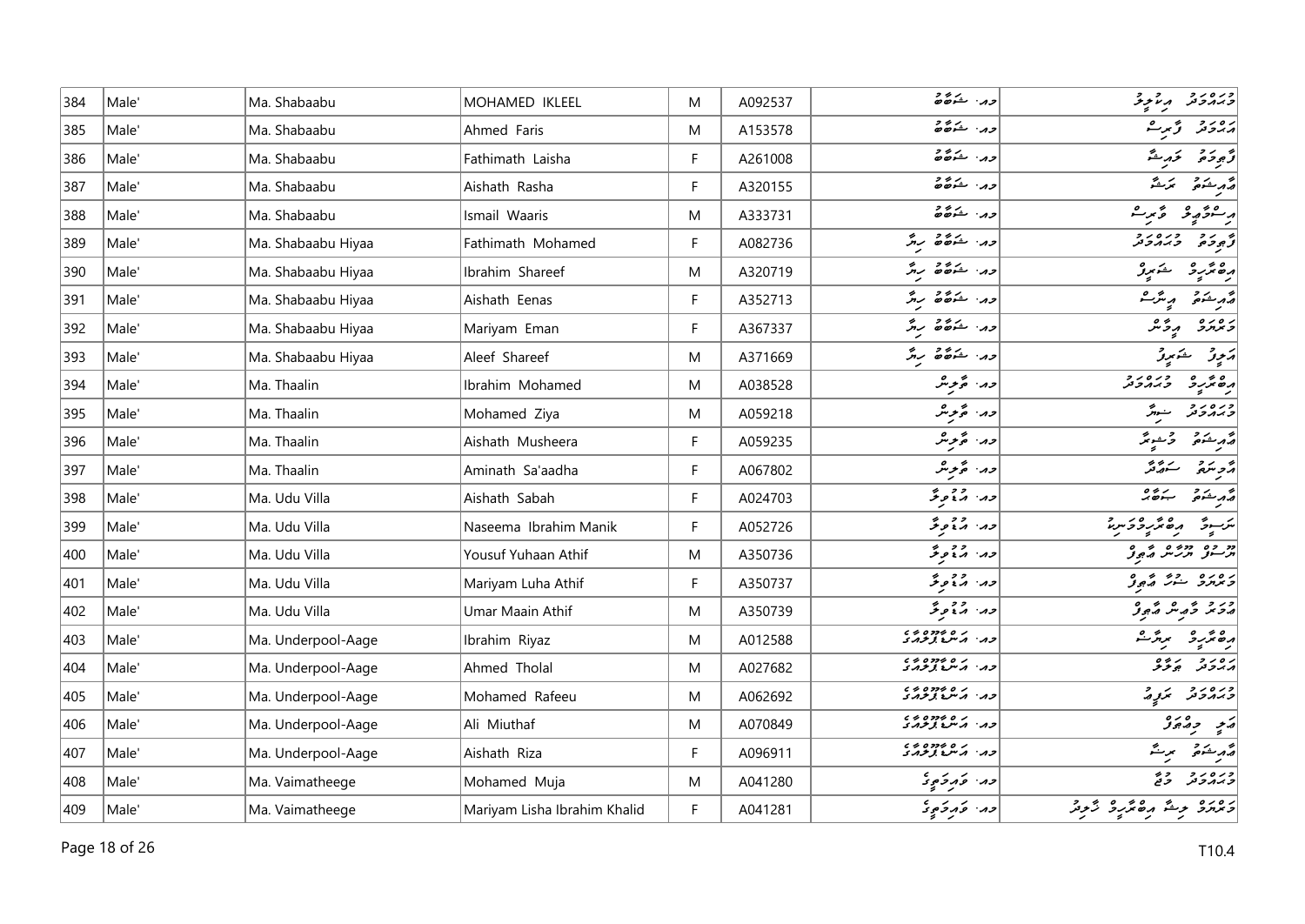| 410 | Male' | Ma. Vaimatheege   | Ibrahim Khalid          | M           | A041282 | בו פֿובקי               | رەئىر ئە<br>رٌ وتر                     |
|-----|-------|-------------------|-------------------------|-------------|---------|-------------------------|----------------------------------------|
| 411 | Male' | Ma. Vaimathi      | Fathimath Mohamed       | $\mathsf F$ | A022848 | وړ٠ وَروَمِ             | و ره ر د<br><i>د بر</i> د تر<br>وحموحه |
| 412 | Male' | Ma. Vaimathi      | Hassan Mohamed          | M           | A032155 | وړ٠ وَړوَو              | بزسەيىتىر<br>و ره ر و<br>تر پروتر      |
| 413 | Male' | Ma. Vaimathi      | Mariyam Mohamed         | F           | A039739 | وړ٠ وَروَمِ             | ג סגם כגם בכ<br>האית האיתכת            |
| 414 | Male' | Ma. Vaimathi      | Khadeeja Rahula Mohamed | F           | A039794 | در ، ءَرِدَمِ           | زَىرِيحَ بَرَرْدُ وَرَهْرُوَنَرَ       |
| 415 | Male' | Ma. Vaimathi      | Aishath Ifagath Ali     | F           | A068779 | در غږدځمو               | ومرشوم روزة وكمع                       |
| 416 | Male' | Ma. Vaimathi      | Ahmed Khalid Framke     | M           | A096761 | وړ٠ وَروَمِ             | رورد ويحوثه وبره                       |
| 417 | Male' | Ma. Vaimathi      | Hassan Adeem Framke     | M           | A096762 | وړ٠ وَروَمِ             | يُرَسَمَّرُ دَبِرِدْ وَبَرَدَنَ        |
| 418 | Male' | Ma. Vaimathi      | Aliyah Shany Framke     | F           | A163530 | دەر، غەرچە              | أوعبرهم ستميي وحمده بر                 |
| 419 | Male' | Ma. Vaimathi      | Aminath Lyshaa Ali      | F           | A324319 | وړ٠ وَروَمِ             | أأزويتم قرمريش كالمج                   |
| 420 | Male' | Ma. Vaththiyarage | Ibrahim Rameez          | M           | A007447 | בו להקתיב               | ەر ھەتمەر 2<br>ب<br>بمرديج             |
| 421 | Male' | Ma. Vaththiyarage | Fagiyath Rameeza        | F           | A009455 | כו. פ'הם הגם            | ۇ تۇرىمۇ ئىكرىدىگە                     |
| 422 | Male' | Ma. Vaththiyarage | Mohamed Rameez          | M           | A010151 | בו להקתיב               | כממכנה הבניה                           |
| 423 | Male' | Ma. Vaththiyarage | Rauna Rameez            | F           | A033729 | בו בהקתיב               | أترويش تزديج                           |
| 424 | Male' | Ma. Vaththiyarage | Rafiath Rameeza         | F.          | A033870 | כני פנים <i>ני</i> ג    | بمزديمة<br>ىمەجەتچ                     |
| 425 | Male' | Ma. Vaththiyarage | Ali Rameez              | M           | A034027 | בני פהפתיבב             |                                        |
| 426 | Male' | Ma. Vaththiyarage | Khadeeja Ali            | F           | A046823 | בו להקיתות              | ئرىرىچ<br>م<br>ەنىيە                   |
| 427 | Male' | Ma. Vaththiyarage | Fathimath Rameeza       | F           | A057333 | גם גבת.<br>כגי פגם חיב  | وموده ترديج                            |
| 428 | Male' | Ma. Vaththiyarage | Ahmed Rameez            | ${\sf M}$   | A063394 | בו להקתיב               | دەرد ئەدى                              |
| 429 | Male' | Ma. Vaththiyarage | Alin Ahmed Rameez       | ${\sf M}$   | A067816 | בו להקתיק               | وحموها وكالمرد المحاجاتي               |
| 430 | Male' | Ma. Vaththiyarage | Saada                   | F           | A074144 | בו בהפתיבי              | سەپەتىر                                |
| 431 | Male' | Ma. Vaththiyarage | Adam Rameez             | M           | A111308 | בו להקתיב               | پر رہ<br>دگرو<br>بترجيح                |
| 432 | Male' | Ma. Vaththiyarage | Aishath Zunana Nimal    | F           | A154434 | בו להקתיק               |                                        |
| 433 | Male' | Ma. Vaththiyarage | Rafhan Rameez           | ${\sf M}$   | A167327 | כו מי פריפית<br>המי המי | پره ژه پر په                           |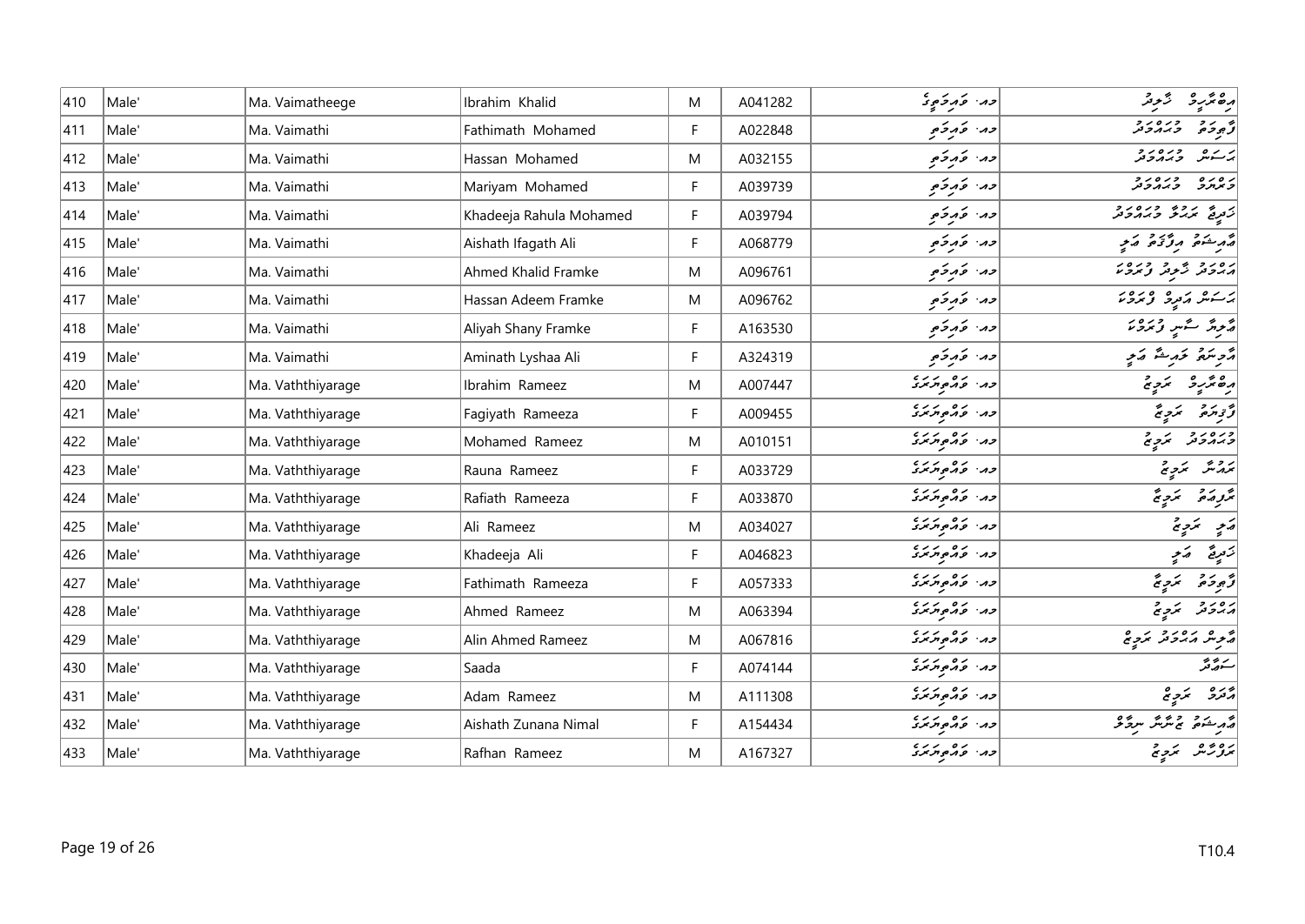## *w7qAn8m? sCw7mRo>u; wEw7mRw;sBo<*

| ' مرمر | 'يئرىثر: |
|--------|----------|
|        |          |
|        |          |
|        |          |

## *w7q9r@w7m> sCw7qHtFoFw7s; mAm=q7 w7qHtFoFw7s;*

| يئرمىش: | $^{\circ}$<br>. سر سر<br>$\cdot$ | $\circ$ $\sim$<br>-- | يئرمثر |
|---------|----------------------------------|----------------------|--------|
|         |                                  |                      |        |
|         |                                  |                      |        |
|         |                                  |                      |        |

| $\frac{2}{n}$ | $\overline{\phantom{a}}$ | اير هنه. | $\mathcal{O} \times$<br>سرسر |
|---------------|--------------------------|----------|------------------------------|
|               |                          |          |                              |
|               |                          |          |                              |
|               |                          |          |                              |

| ىرتىر: | 。<br>سر سر | .,<br>مرسر |
|--------|------------|------------|
|        |            |            |
|        |            |            |
|        |            |            |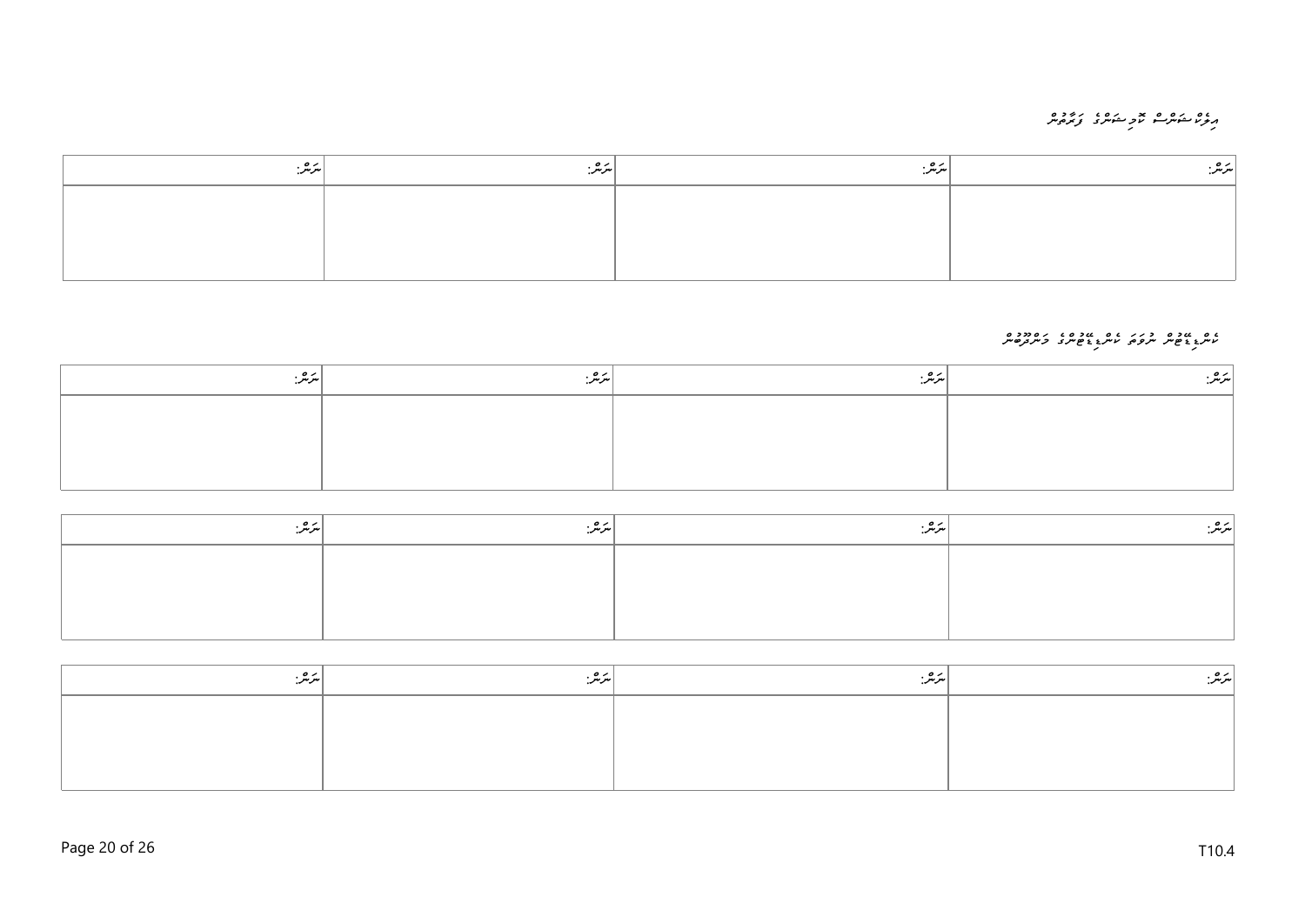| ىزىتر: | $\cdot$ | ىئرىتر: |  |
|--------|---------|---------|--|
|        |         |         |  |
|        |         |         |  |
|        |         |         |  |

| <sup>.</sup> سرسر. |  |
|--------------------|--|
|                    |  |
|                    |  |
|                    |  |

| ىرتىر: | $\sim$ | ا بر هه. | لىرىش |
|--------|--------|----------|-------|
|        |        |          |       |
|        |        |          |       |
|        |        |          |       |

| 。<br>مرس. | $\overline{\phantom{a}}$<br>مر مىر | ىرىر |
|-----------|------------------------------------|------|
|           |                                    |      |
|           |                                    |      |
|           |                                    |      |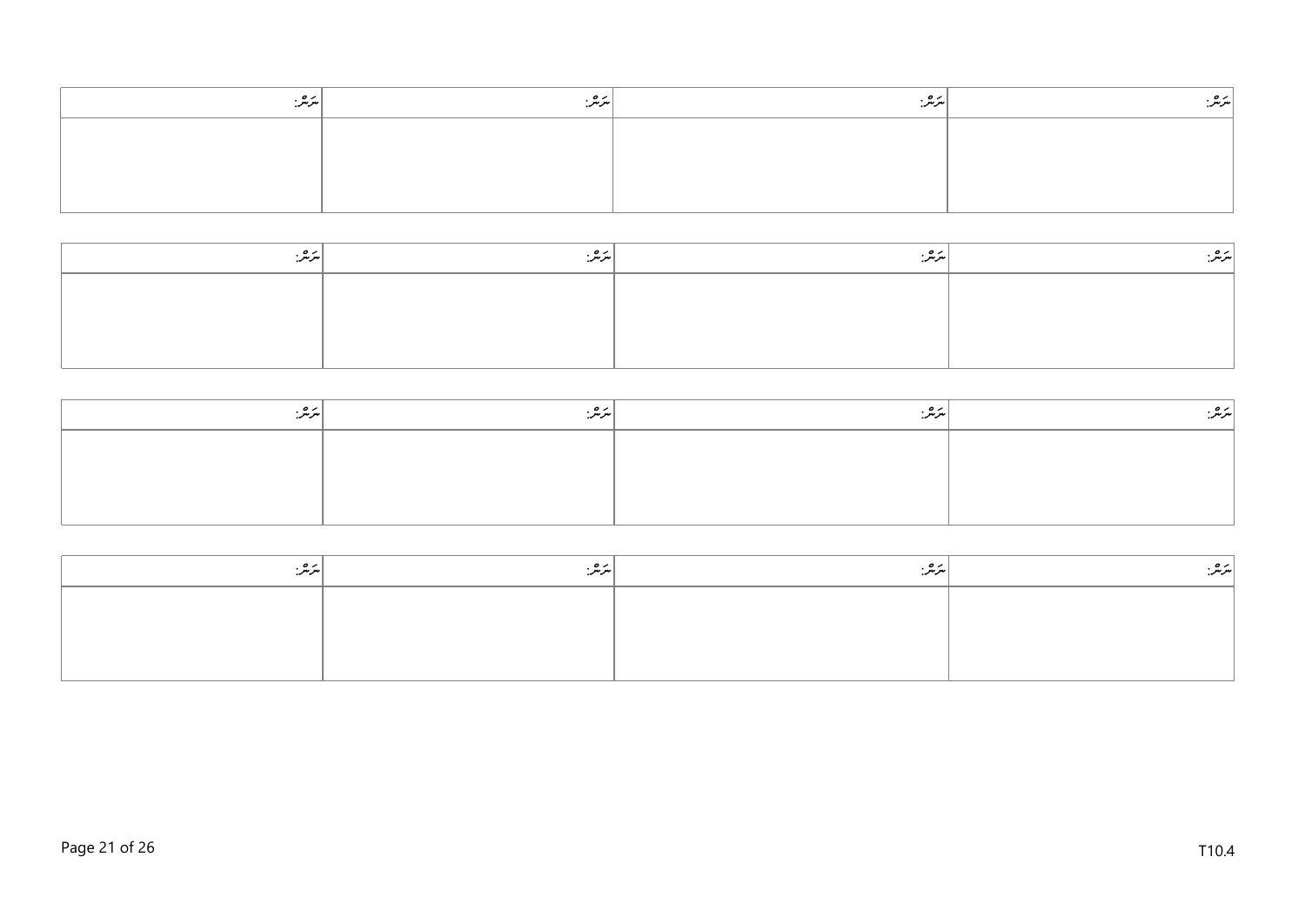| ير هو . | $\overline{\phantom{a}}$ | يرمر | اير هنه. |
|---------|--------------------------|------|----------|
|         |                          |      |          |
|         |                          |      |          |
|         |                          |      |          |

| ىبرىر. | $\sim$<br>ا سرسر . | يئرمثر | o . |
|--------|--------------------|--------|-----|
|        |                    |        |     |
|        |                    |        |     |
|        |                    |        |     |

| الترنثر: | ' مرتكز: | الترنثر: | .,<br>سرسر. |
|----------|----------|----------|-------------|
|          |          |          |             |
|          |          |          |             |
|          |          |          |             |

|  | . ه |
|--|-----|
|  |     |
|  |     |
|  |     |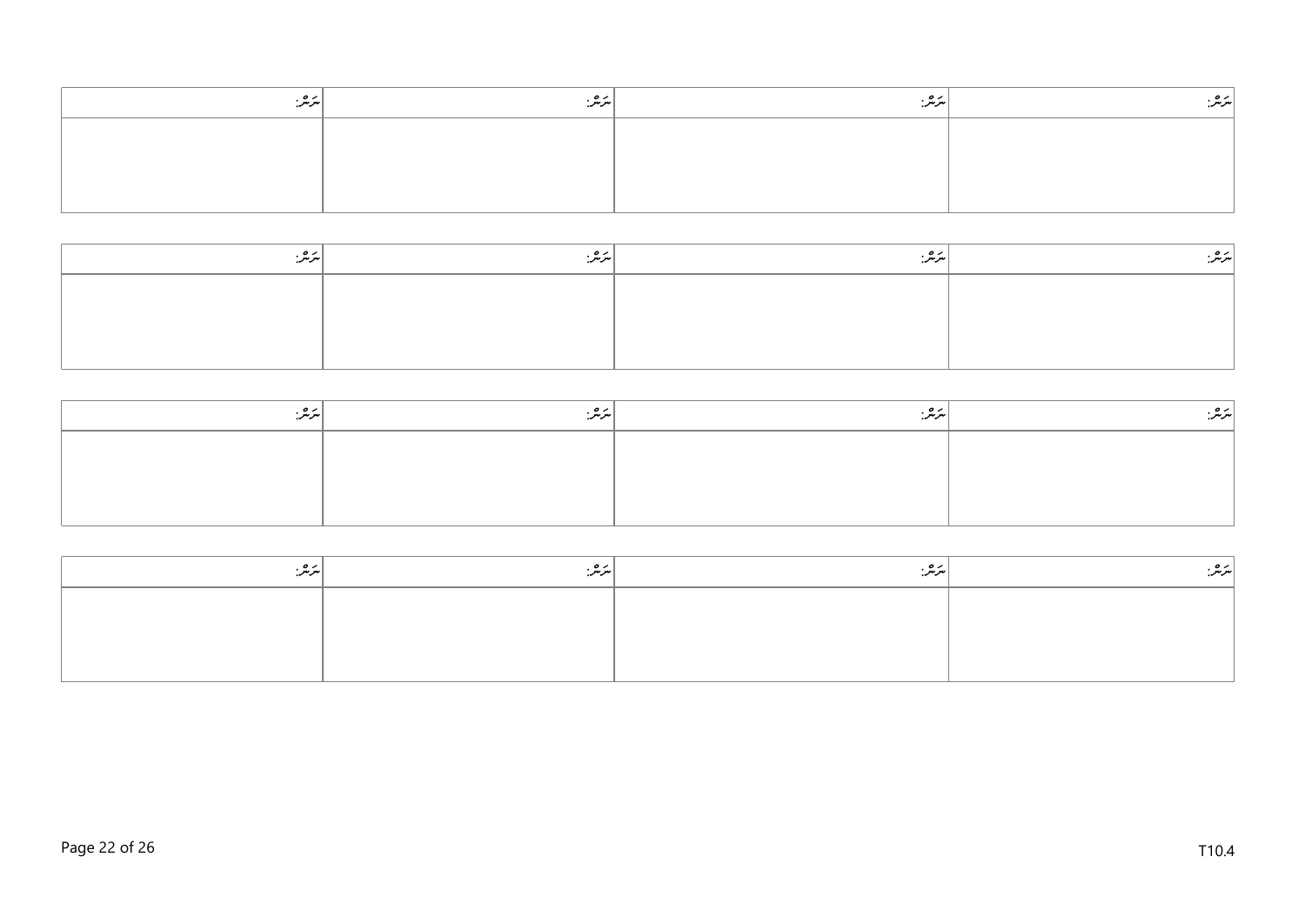| ير هو . | $\overline{\phantom{a}}$ | يرمر | اير هنه. |
|---------|--------------------------|------|----------|
|         |                          |      |          |
|         |                          |      |          |
|         |                          |      |          |

| ىبرىر. | $\sim$<br>ا سرسر . | يئرمثر | o . |
|--------|--------------------|--------|-----|
|        |                    |        |     |
|        |                    |        |     |
|        |                    |        |     |

| الترنثر: | ' مرتكز: | الترنثر: | .,<br>سرسر. |
|----------|----------|----------|-------------|
|          |          |          |             |
|          |          |          |             |
|          |          |          |             |

|  | . ه |
|--|-----|
|  |     |
|  |     |
|  |     |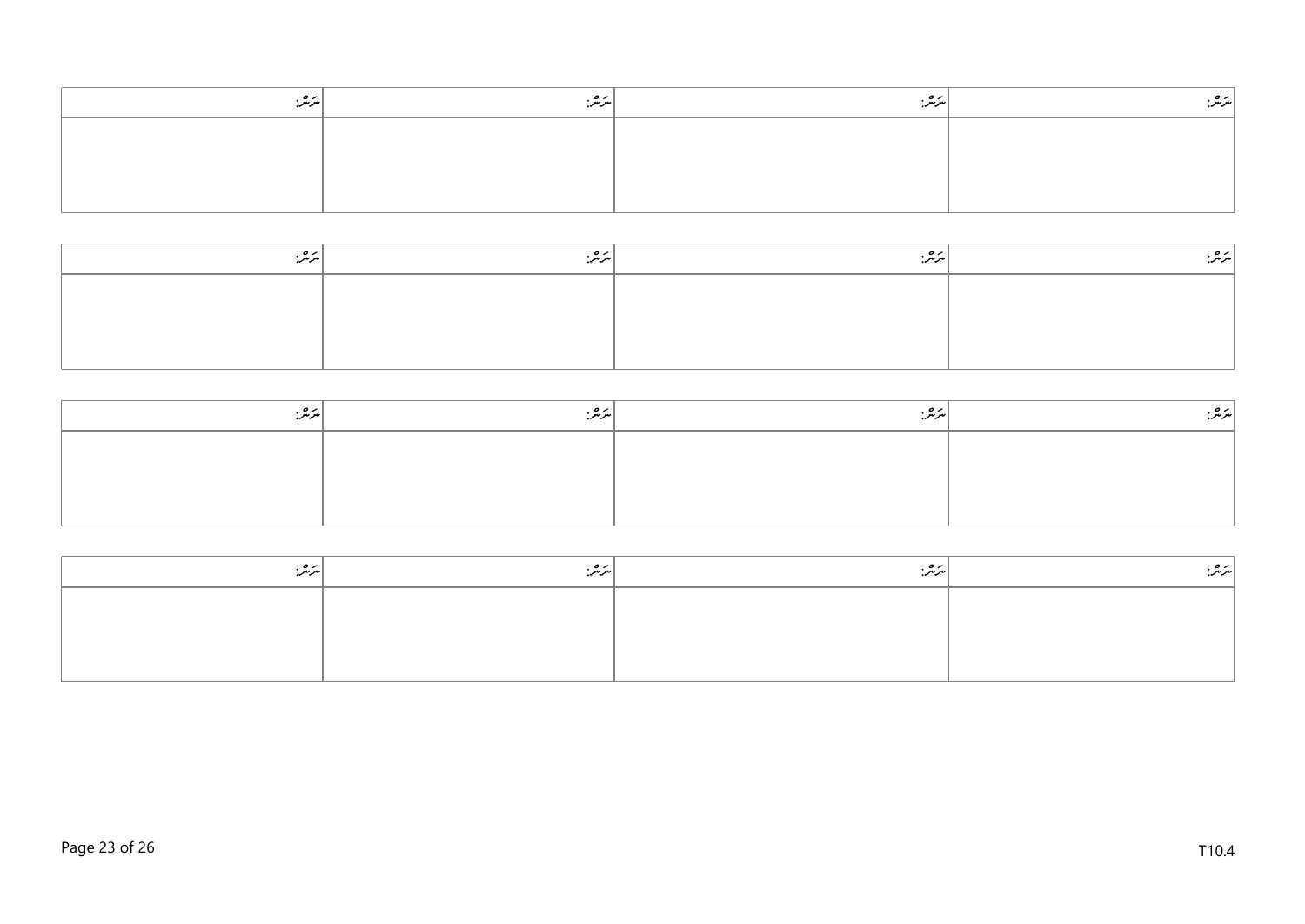| $\cdot$ | 。 | $\frac{\circ}{\cdot}$ | $\sim$<br>سرسر |
|---------|---|-----------------------|----------------|
|         |   |                       |                |
|         |   |                       |                |
|         |   |                       |                |

| يريثن | ' سرسر . |  |
|-------|----------|--|
|       |          |  |
|       |          |  |
|       |          |  |

| بر ه | . ه | $\sim$<br>سرسر |  |
|------|-----|----------------|--|
|      |     |                |  |
|      |     |                |  |
|      |     |                |  |

| 。<br>. س | ىرىىر |  |
|----------|-------|--|
|          |       |  |
|          |       |  |
|          |       |  |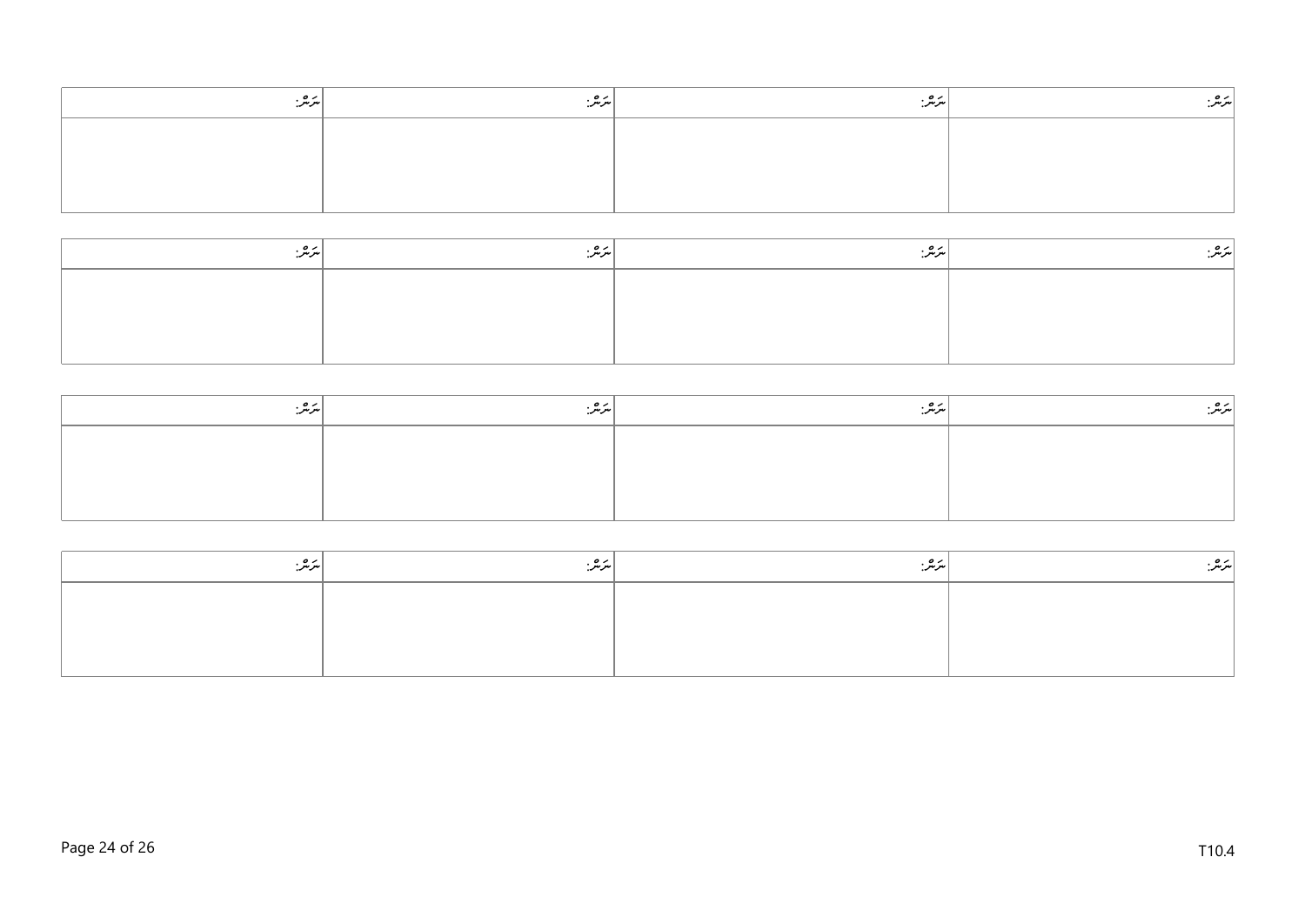| ير هو . | $\overline{\phantom{a}}$ | يرمر | اير هنه. |
|---------|--------------------------|------|----------|
|         |                          |      |          |
|         |                          |      |          |
|         |                          |      |          |

| ىبرىر. | $\sim$<br>ا سرسر . | يئرمثر | o . |
|--------|--------------------|--------|-----|
|        |                    |        |     |
|        |                    |        |     |
|        |                    |        |     |

| الترنثر: | ' مرتكز: | الترنثر: | .,<br>سرس. |
|----------|----------|----------|------------|
|          |          |          |            |
|          |          |          |            |
|          |          |          |            |

|  | . ه |
|--|-----|
|  |     |
|  |     |
|  |     |